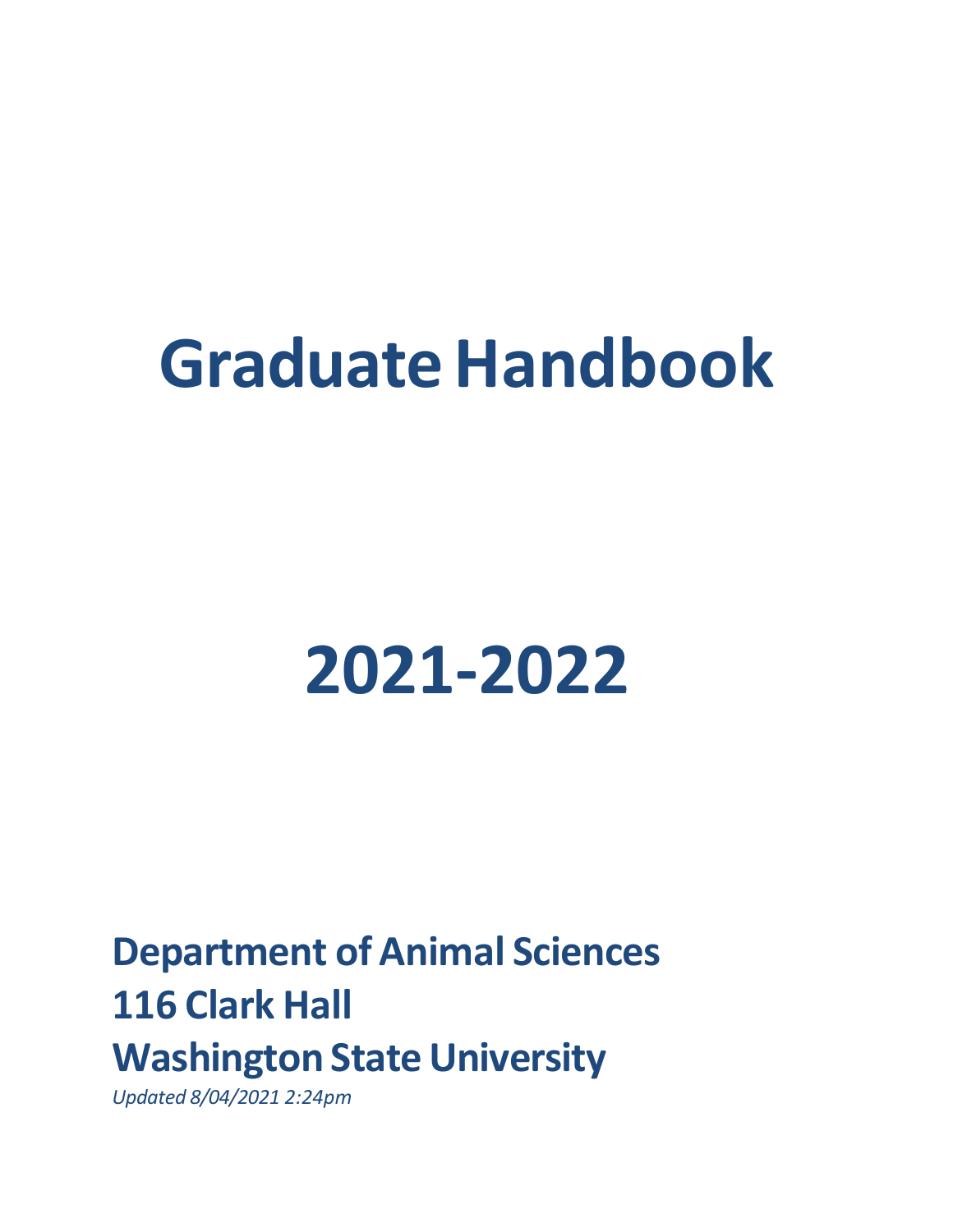# **Introduction**

This is an exciting time, please let me welcome you to the Department of Animal Sciences (AS) at Washington State University! We offer world-class M.S. and Ph.D. graduate programs that focus on a broad spectrum of areas including basic and applied research. We endeavor to facilitate your career path, enabling you to become one of tomorrow's leaders, scientists and educators, people capable of making valuable contributions in their chosen field.

Animal Sciences provides graduate students opportunities to be mentored by world renowned faculty and obtain in‐depth knowledge in their chosen field, to conduct original, innovative cutting‐ edge research, and to develop critical thinking skills. Furthermore, we provide our students the opportunity to develop a breadth of knowledge across the varied AS disciplines through interactions with colleagues and faculty working in progressive and diverse research areas. Teaching opportunities and training exist in the classroom and in outreach programs. This is a time for much personal growth and personal investment in yourselves. This handbook serves to acquaint students with AS and Graduate School guidelines and regulations. Failure to adhere to these regulations and to observe the degree requirements inevitably result in complications and can confound completion of your degree. Therefore, we highly encourage you to read this document and keep it for further reference. Animal Sciences has a long‐standing commitment to financially support our graduate students with funds from Washington State and from various external private and governmental grants. Since the availability of these funds fluctuates from year to year, we cannot guarantee support for all students throughout their entire programs. Nevertheless, our faculty have an outstanding track‐record of fully supporting their productive students from the day they start to the day they graduate. Graduate students on formal Teaching Assistant (TA) or Research Assistant (RA) appointment and receiving a stipend are considered full-time "graduate assistants" in the department. These appointments represent a contractual agreement between the student and the department with each party having defined responsibilities. Simultaneous employment, in addition to an assistantship, is not acceptable. Academic responsibilities are defined in this handbook and your advisor and committee define your research responsibilities. Being a graduate student is more than a full-time endeavor and requires your full attention and effort to succeed, at the same time there is a direct relationship between your hard work and your personal rewards. Students generally devote half of their time to class studies and half to their research under the guidance of a major professor. Production of a thesis, and publication of research are expected outcomes of your graduate program and we strive for timely completion of graduate degrees. The AS faculty, staff and fellow students are dedicated to enriching your graduate experience and we wish you every success in your program and in the Animal Science related professions that you will inevitably proceed to.

Gordon K. Murdoch Professor and Chair Department of Animal Sciences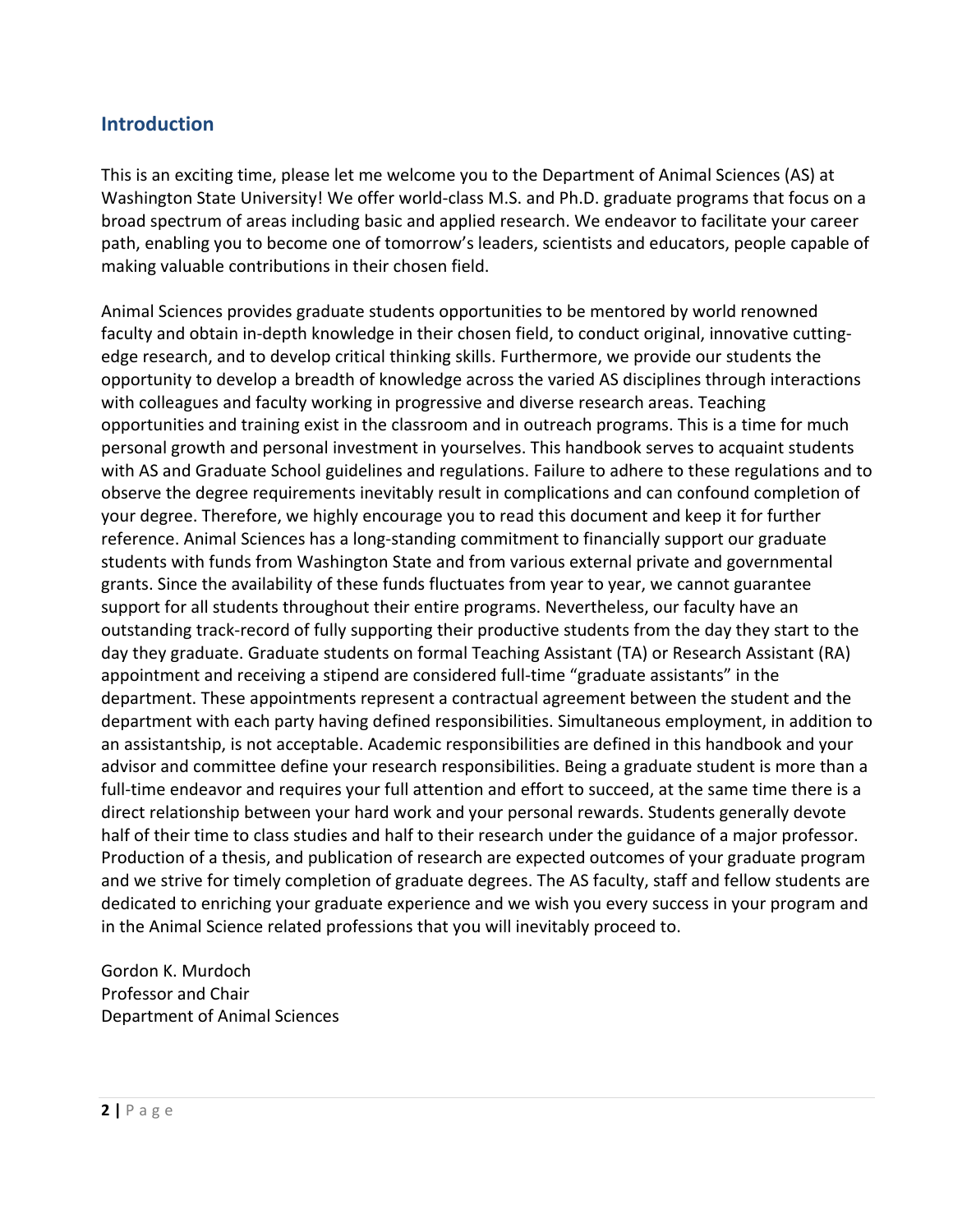# Contents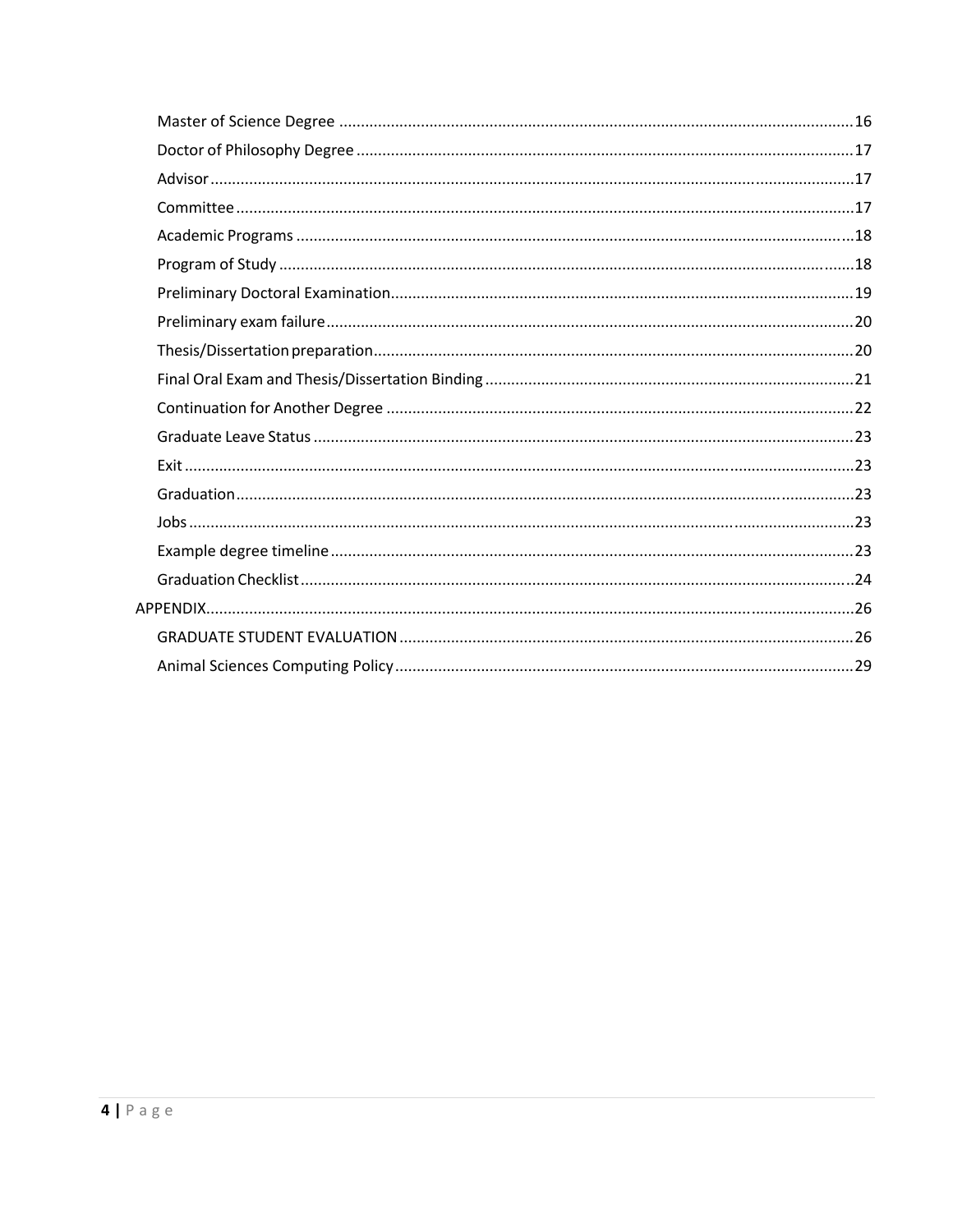# **Statement of Ethics**

The faculty in Animal Sciences expect our students to develop scientific and professional values. We highly encourage our students to reflect on and consider the following guiding principles:

- 1. Uphold the highest standards of scientific investigation and professional comportment, and an uncompromising commitment to the advancement of knowledge.
- 2. Honor the rights and accomplishments of others and properly credit the work and ideas of others.
- 3. Strive to avoid conflicts of interest.
- 4. Demonstrate social responsibility in scientific and professional practice, by considering whom our scientific and professional activities benefit, and whom they neglect.
- 5. Provide honest and impartial advice on subjects about which they are informed and qualified.
- 6. As mentors of the next generation of scientific and professional leaders, strive to instill these ethical standards in our students at all educational levels.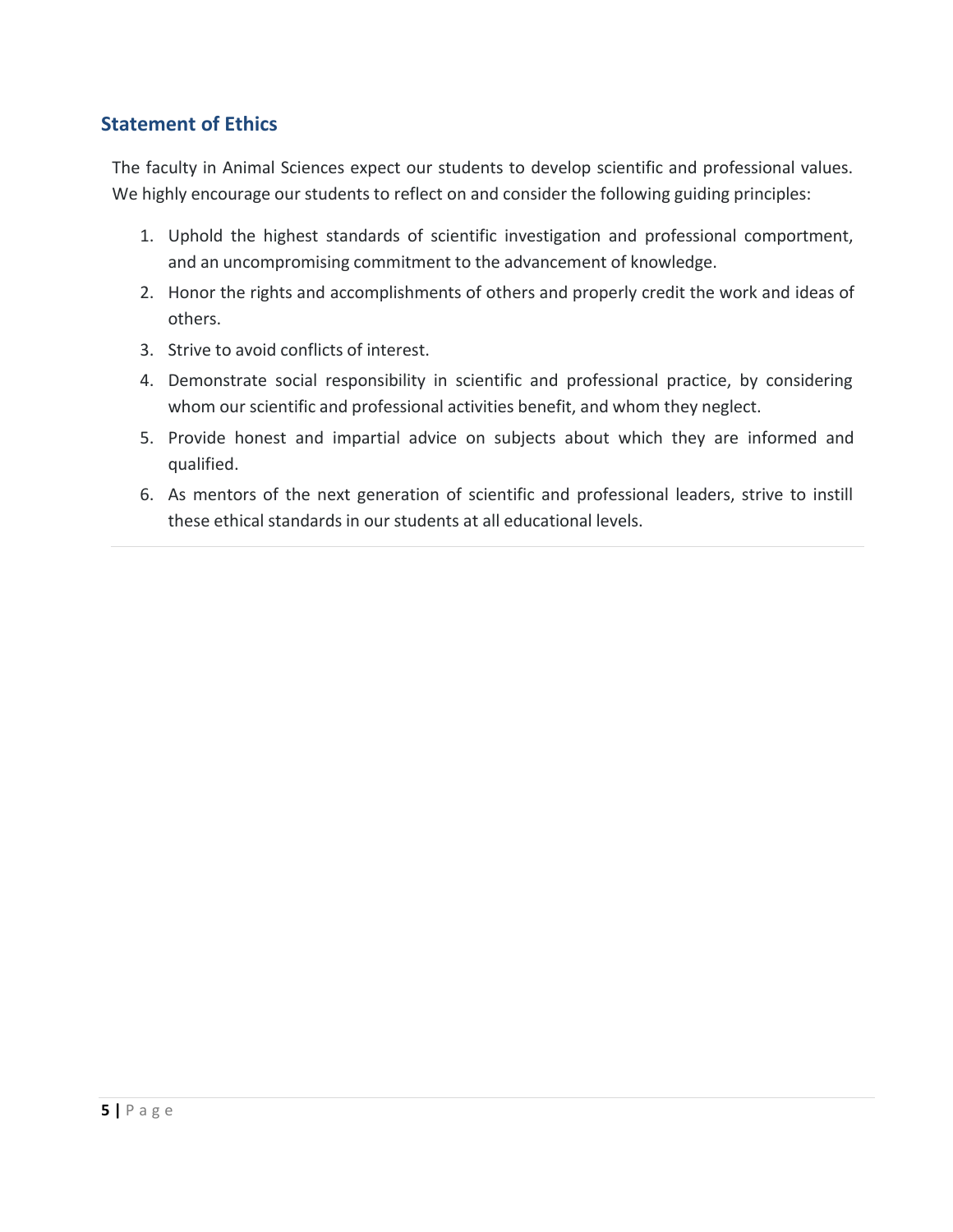# **Faculty and Staff Resources**

#### **Department of Animal Sciences**

PO Box 646310 / 116 Clark Hall Pullman, WA 99164‐6310 509‐335‐5523 PHONE / 509‐335‐1082 FAX

#### **Department Chair:**

Dr. Gordon Murdoch, 116 Clark Hall, 335-5523, gordon.murdoch@wsu.edu The Chair has final approval of all appointments and is the person to contact if a student/advisor or student/faculty conflict arises.

#### **Animal Sciences Graduate Coordinator:**

Dr. Holly Neibergs, 210 ASLB, 335-6491, neibergs@wsu.edu; admission and academic requirement questions.

#### **CAHNRS Business Center‐‐‐Johnson Hall**

| Heidi Clark<br>Melissa                              | <b>Business Center Manager</b><br>Personnel |                                      | heidi.kittelmann@wsu.edu<br>personnel.bc@wsu.edu | 5-1493<br>5-8095 |
|-----------------------------------------------------|---------------------------------------------|--------------------------------------|--------------------------------------------------|------------------|
| Liz Lusby                                           | Purchasing                                  |                                      | purchasing.bc@wsu.edu                            | 5-7635           |
| Paula Farley                                        | Travel                                      |                                      | travel.bc@wsu.edu                                | 5-2910           |
| Sarah Murt                                          |                                             | Grants/Budget management for faculty | sarah.murt@wsu.edu                               | 5-1477           |
| Computer/Technology                                 |                                             |                                      |                                                  |                  |
| Jeremy Heiss                                        |                                             | Computing issues                     | 5-6964                                           |                  |
| <b>Farm/Facility Managers</b>                       |                                             |                                      |                                                  |                  |
| <b>Brent McCann</b>                                 |                                             | <b>Beef Cattle Operations</b>        | 5-2280                                           |                  |
| Dan Snyder                                          |                                             | Meats Lab                            | 5-4353                                           |                  |
| Celina Martiza Matuk Sarinana                       |                                             | Dairy Center                         | 5-1338                                           |                  |
| <b>Bill Hotchkin</b>                                |                                             | <b>Feed Plant</b>                    | 5-8287                                           |                  |
| Jerry Weber                                         |                                             | <b>Farm Services</b>                 | 5-7514                                           |                  |
| <b>Animal Sciences Graduate Student Association</b> |                                             |                                      |                                                  |                  |
| Callan Lichtenwalter                                |                                             | President                            | <b>ASLB 118</b>                                  |                  |
| <b>Research Staff</b>                               |                                             |                                      |                                                  |                  |
| Jeanene DeAvila                                     |                                             | <b>VBRB 140</b>                      | 5-0675                                           |                  |
| Jennifer Kiser                                      |                                             | <b>ASLB 215</b>                      | 5-6710                                           |                  |
| Jennifer Michal                                     |                                             | <b>ASLB 112</b>                      | 5-1002                                           |                  |
|                                                     |                                             |                                      |                                                  |                  |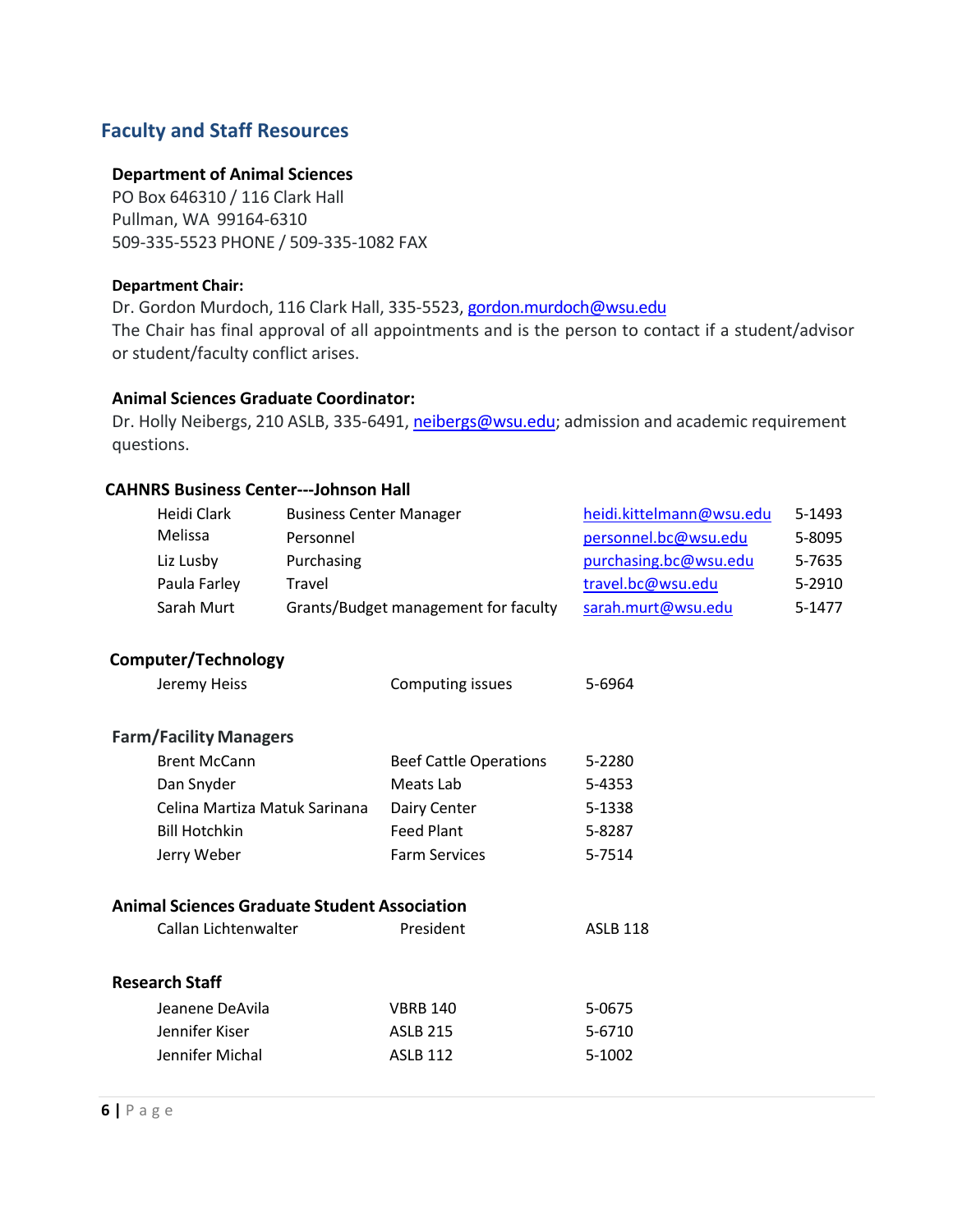# **Faculty**

| <b>Name</b>             | <b>Office</b>     | <b>Phone</b>                | <b>Interest</b>                          |
|-------------------------|-------------------|-----------------------------|------------------------------------------|
| Amber Adams-Progar      | <b>ASLB 114</b>   | (509) 335-0673              | Dairy Management                         |
| Min Du                  | <b>VBRB 153</b>   | (509) 335-2744              | Muscle Biology                           |
| <b>Tipton Hudson</b>    | Kittitas          | (509) 962-7507              | Rangeland and Livestock Management       |
| Nancy Irlbeck           | Clark 139         | (509) 335-9644              | Comparative nutrition, companion animal  |
| Zhihua Jiang            | <b>VBRB 151</b>   | (509) 335-8761              | Genomics                                 |
| Kristen Johnson         | <b>ASLB 126</b>   | (509) 335-4131              | Nutrition/Environment                    |
| Paul Kuber              | Spokane           | (509) 725-4171              | Meat Science, Harvest and Fabrication    |
| Nate Law                | <b>VBR 131</b>    | (509) 335-9817              | <b>Reproduction and Stem Cells</b>       |
| Don Llewellyn           | <b>ASLB 220</b>   | (509) 335-8759              | <b>AS Beef Extension</b>                 |
| Martin Maquivar         | Clark 137         | (509) 335-6192              | Reproduction/ Instructor                 |
| <b>Marcos Marcondes</b> | <b>ASLB 120</b>   | (509) 335-5059              | Dairy Nutrition, Management, Economics   |
| Gordon Murdoch          | <b>Clark 119</b>  | (509) 335-5523              | Physiology of Growth and Metabolism-Beef |
| <b>Holly Neibergs</b>   | <b>ASLB 210</b>   | (509) 335-6491              | Genomics                                 |
| <b>Michael Phelps</b>   | <b>VBRB 155</b>   | (509) 335-2991              | Aquaculture, muscle growth, development  |
| Sarah Smith             | <b>Moses Lake</b> | (509) 754-2011<br>ext. 4363 | Sheep and Swine Production Science       |
|                         |                   |                             |                                          |
| <b>Instructors</b>      |                   |                             |                                          |
| Erin Clancy             | <b>ASLB 120</b>   | (509) 335-4125              | Animal Behavior                          |
| Angela Reitmeier        | Clark 132         | (509) 335-0677              | <b>Equine Science</b>                    |
| John Swain              | Clark 131         | (509) 335-5280              | Dairy Production                         |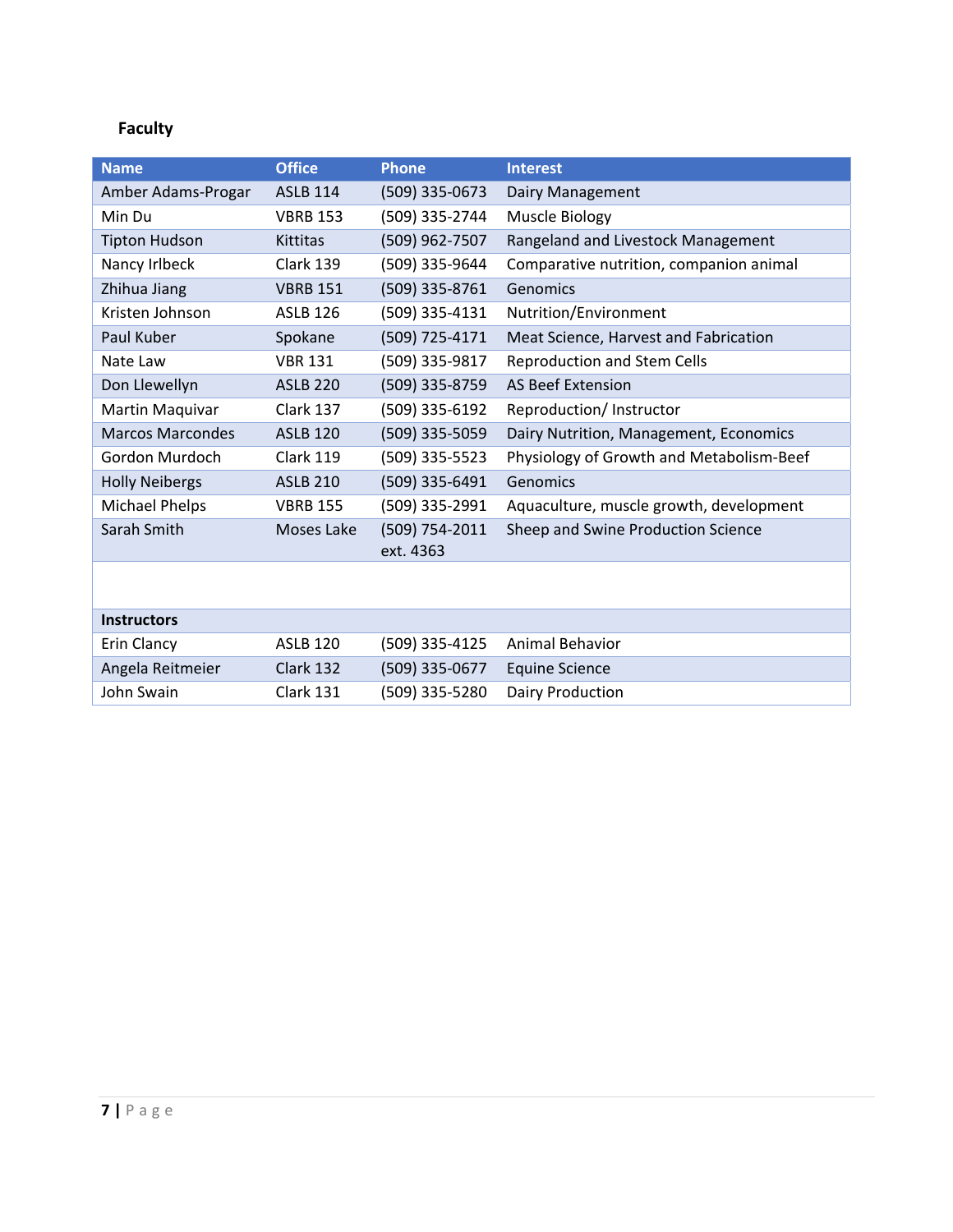# **Student Services and Facilities**

**Academic Success and Career Center** Lighty 160; (509) 335‐6000; https://ascc.wsu.edu/

**Access Center** Washington Building 217; (509) 335‐3417; http://www.drc.wsu.edu/

**Campus Student and Hourly Employment Office** French Administration 139; (509) 335‐1969; https://ascc.wsu.edu/career‐services/student‐employment/

#### **Career Services**

French Administration Building, Room 139; (509) 335‐4521; https://www.wsujobs.com/

**Child Care** (509) 335‐8847; https://childrenscenter.wsu.edu/

**Compliance and Civil Rights** French Administration 225; (509) 335‐8288; https://crci.wsu.edu/

**Cougar Health Services** Washington Building; (509) 335‐3575; https://cougarhealth.wsu.edu/

**Cougar Safe Rides** (WSU) 267‐SAFE ( 978‐267‐7233); https://www.cougarsaferides.wsu.edu/

**Division of Student Affairs** French Admin 134; (509) 335‐4531; https://www.studentaffairs.wsu.edu/

**Employment and Personnel Services** French Administration 139; (509) 335‐4521; www.hrs.wsu.edu/

**Gender Identity/Expression & Sexual Orientation Center** Compton Union 401; (509) 335‐8841; www.thecenter.wsu.edu/

**Graduate and Professional Student Association** Compton Union 308; (509) 335‐9545; https://www.gpsa.wsu.edu/

**Graduate School** French Administration 324; 509-335-6424; https://gradschool.wsu.edu/

**Hearing and Speech Clinic** WSU Spokane Health Sciences; (509) 828-1323; https://medicine.wsu.edu/speech-and-hearing-sciences-2/university‐hearing‐and‐speech‐clinic/

**Housing and Residence Life** McCartan Office Suite, Streit‐Perham Hall; (509) 335‐4577; https://housing.wsu.edu/

**Intensive American Language Center (IALC)** Kruegel Hall 10A; (509) 335‐6675; https://ip.wsu.edu/learn‐english/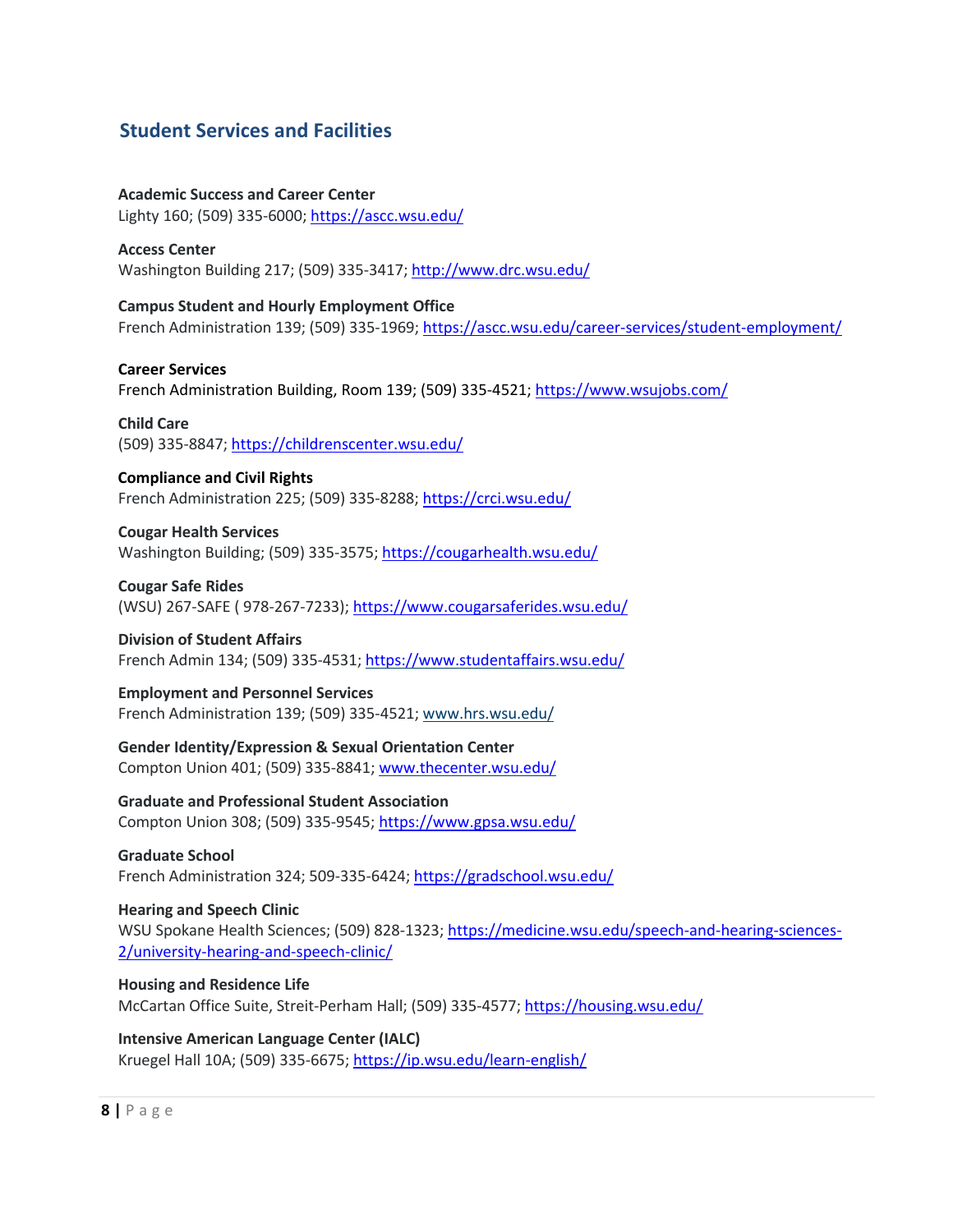#### **International Programs**

IP Administration Office, Bryan 301; (509) 335‐2541; http://www.ip.wsu.edu/

**Multicultural Student Services** Compton Union 4th Floor; (509) 335‐7852; https://www.mss.wsu.edu/

**Office of Research Support and Operations (ORSO)** Lighty 280; 509‐335‐9661; https://orso.wsu.edu

**Ombudsman's Office** Wilson-Short Hall 2; (509) 335-1195; https://ombudsman.wsu.edu/

**Psychology Clinic** Johnson Tower 362; (509) 335-3587; https://psychologyclinic.wsu.edu/

**Student Legal Services/Housing Commission** Compton Union 305; (509) 335‐9539; https://sls.wsu.edu/

#### **Transportation Services**

Transportation Services Building; (509) 335-PARK; https://transportation.wsu.edu/

**University Recreation** (509)335‐8732; https://urec.wsu.edu/

**Veterans Affairs** French Administration, Room 345, 509‐335‐1875; https://va.wsu.edu/

**Women's Resource Center** Wilson‐Short Hall 8; (509) 335‐6849; https://women.wsu.edu/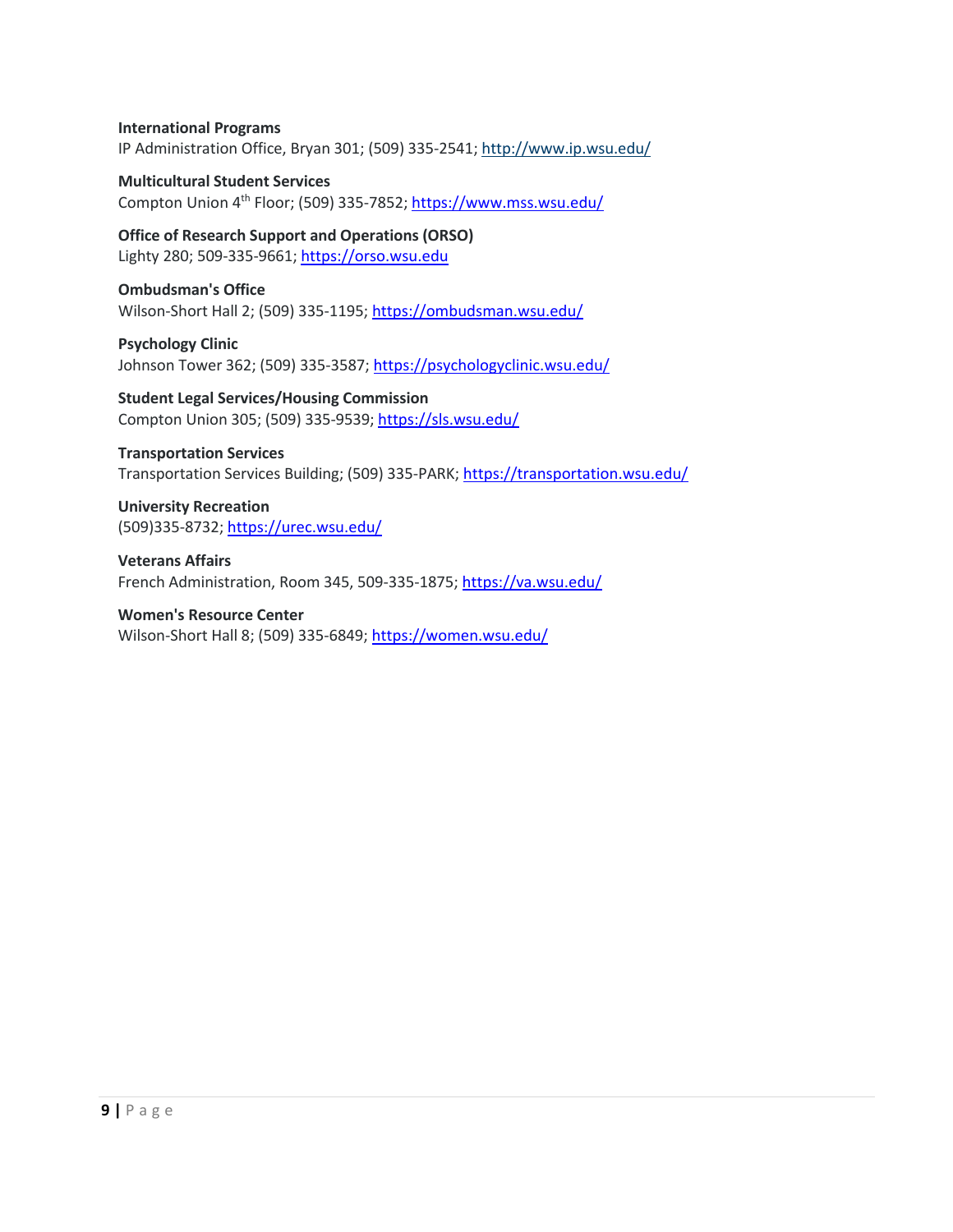# **Policies and Procedures**

#### **Introduction**

Graduate students in the Department of Animal Sciences may be working on their degrees full‐ time or part‐time. They may also be funded by foreign or domestic fellowships, teaching or research assistantships, work hourly (time-slip) or pay for graduate school themselves. Some students many also receive stipends for service to other departments and programs at WSU. The Department of Animal Sciences strives to provide an environment for all students to succeed regardless of their personal situation. As you read this manual please note that every attempt has been made to reflect current departmental and university policies and procedures. If a question should arise please ask the Department Chair for clarification and visit the Graduate School website for policy information (https://gradschool.wsu.edu).

#### **Fellowships and Foreign Scholarships**

See the Graduate School and the granting agency for information regarding these types of awards. In most cases, this support is handled through the Graduate School. Students who have been awarded Fellowships and Foreign Scholarships should see Alaina McCully (Clark 117) when they arrive at WSU for a list of the information needed to begin their support.

#### **Teaching or Research Assistant Appointments:**

Graduate assistantships may be grant funded or departmentally funded. Grant‐based funding is at the discretion of the faculty mentor's research program and is dependent on funding availability. Departmentally funded assistantships are awarded on a competitive basis, require at least 50% matching funds from grants in the Agricultural Research Center held by the faculty mentor, and include a requirement to assist in teaching undergraduate courses within the department.

Upon arrival in Pullman, students appointed to grant or AS departmental assistantships (TA or RA) should contact Alaina McCully (Clark 117) to complete required forms such as an I‐9 and W‐4. Be sure to bring your Social Security card and driver's license (or birth certificate). International students will need to present a valid passport and a proper visa; other personal data may be needed to complete the appointment. The University requires that TA's whose native language is not English pass an English proficiency exam prior to beginning their TA duties (https://ip.wsu.edu/learn‐english/teaching‐assistant‐evaluations/).

Fall assistantships are from August 15th‐December 31st and spring assistantships are from January 1st‐May 15th. Your first paycheck will arrive at your home address, if you do not have direct deposit, on September 10th or January 25th.

Assistantships are considered to be taxable income in the state of Washington and Federal tax will be deducted from your paycheck. There is no Washington State income tax. If you are on an assistantship, you will receive tuition and health insurance waivers, but you will be responsible for fees such as service activity and building fees.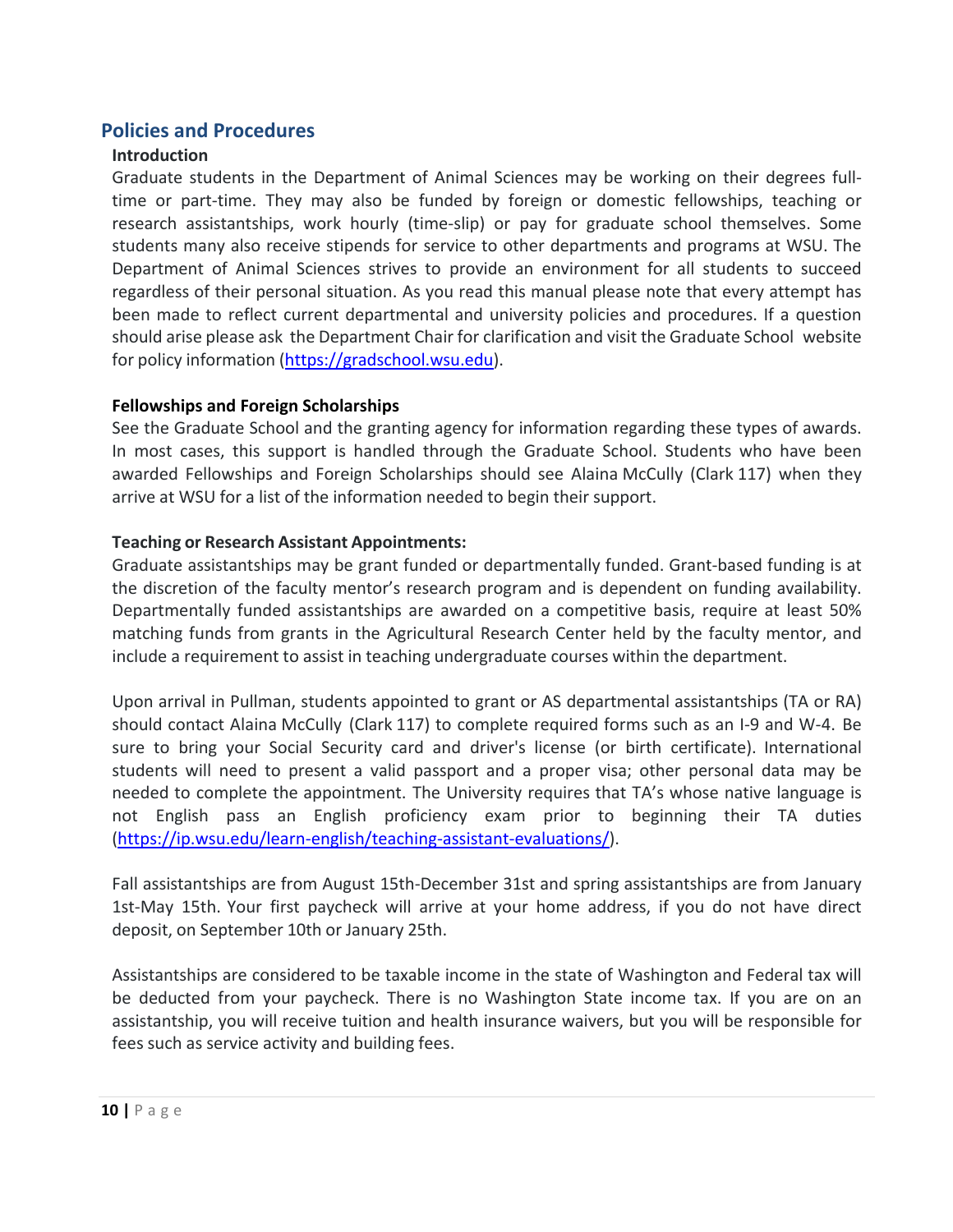The Graduate School usually awards non‐resident tuition waivers to domestic students who are on assistantship for two semesters. Graduate students **must reside in the state of Washington** to qualify for any tuition or residency waivers. Residency waivers are not up to departmental discretion, and the Graduate School will only grant out of state tuition waivers to domestic students for two semesters. Once a student has resided in the State of Washington for 12 months, they must apply for residency with the Graduate School. Because of potential changes in residency requirements, students are encouraged to consult with the Graduate School for current policy. (https://gradschool.wsu.edu/establishing‐residency/).

Graduate students on appointment enter into an agreement with the University that both parties are expected to honor. University policy requires graduate appointees to work 20 hours per week and to be at work each workday during the period of appointment, **including periods when the University is not in session (e.g., Spring and Thanksgiving Break),** with the exception of legal holidays. Research Assistant responsibilities may include research assigned by the student's advisor as well as thesis or dissertation research. Most teaching assistants should expect to spend up to 20 hours per week on TA duties; class and research work are in addition to the 20 hours. Work schedules must be arranged with the thesis or dissertation advisor and/or TA supervisors. The length of time a student can expect support is outlined in the letter of offer.

RA and TA positions are for nine months. Summer hourly appointments are for one to three months at a rate that is equivalent to the normal RA or TA appointment rate. Vacation time (a total of 2 weeks per year) is negotiable with the student's major advisor. Please note that when you are a TA for a course, you are expected to be present the week before classes start until final grades are submitted. Vacation time should be planned accordingly. Absences during normal work hours must also be arranged with a student's major advisor. Summer support may be available through your advisor. Please consult with your advisor regarding the availability of summer support.

Students who wish to withdraw from their appointment must submit a letter of resignation to the Department Chairman. For details on resignation, contact the Department Chair.

On‐campus students on hourly appointments in the department should see Alaina McCully, (Clark 117) and Melissa Whitney (Johnson 205) before the first day of work.

#### **Hourly employment/Time‐slip**

If you are not on fellowship or assistantship support and your major advisor has hourly wage support funds, see Alaina McCully, (Clark 117) for the paperwork.

#### **Responsible Conduct of Research Training**

All graduate students must pass the "Responsible Conduct of Research" training module. We prefer you take this on-line course prior to arriving on campus or immediately thereafter. Go to https://myresearch.wsu.edu/login.aspx?ReturnUrl=%2fTraining%2fOldAvailableTraining.aspx for instructions.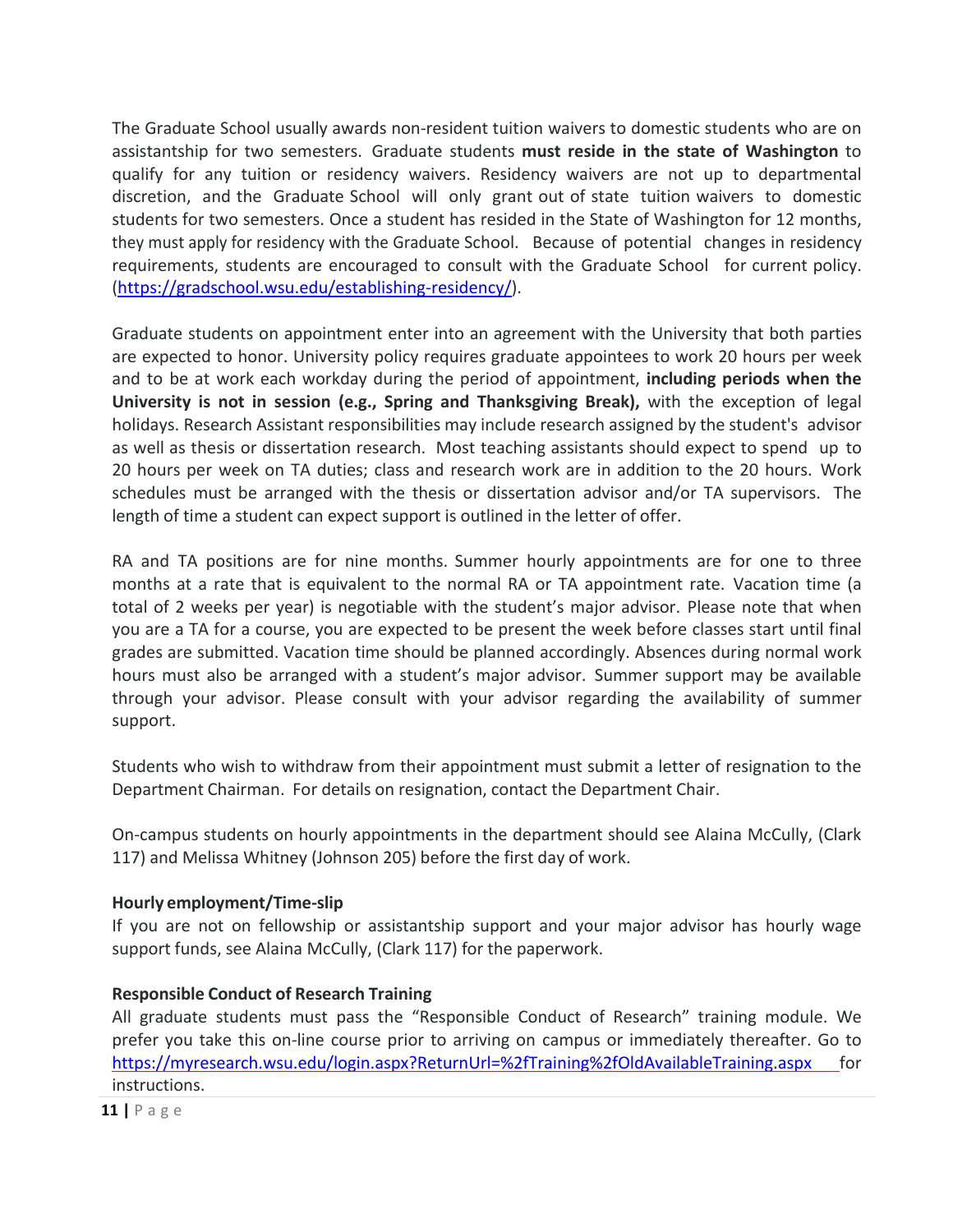#### **Sexual Harassment and Discrimination Prevention.**

All students must complete the on‐line and Discrimination and Sexual Harassment Prevention training. Go to https://hrs.wsu.edu/training/discrimination‐sexual‐harassment‐prevention/ to get started. Please print the certificate of completion and turn it in to the main office.

#### **English Proficiency**

All international students who will be teaching must complete and pass the English language assessment test given by the Intensive American Language Center. Please go to their website for more information (https://ip.wsu.edu/learn-english/teaching-assistant-evaluations/).

#### **Paychecks:**

Paychecks are mailed or direct deposited on the 10th and 25th day of the month. Paychecks cannot be forwarded, so make sure that all address changes are dealt with immediately. Address changes can be done through WSU's home page https://wsu.edu/. We highly recommend that all TA/RA's sign up for automatic payroll deposit. This can be done at the Payroll Office (room 236 French Administration).

#### **Health Insurance**

Students on a graduate student assistantship or fellowship are provided health insurance at no charge. Dependent/Spouse coverage is not automatically provided, but is available for a fee. For complete information regarding coverage, please visit the Health and Wellness Services website at https://cougarhealth.wsu.edu/studentinsurance/graduate-students/. Once your assistantship has ended you are not eligible for COBRA. Students not on assistantship can purchase the same insurance as the undergraduate students.

#### **Housing**

Arrangements for housing should be made prior to arriving at WSU. University apartment reservations for single students and families may be obtained at Housing Reservations in Streit‐ Perham. Go to https://housing.wsu.edu/apply to make residence hall reservations. For off-campus housing, you may wish to go to the Chamber of Commerce website, https://pullmanchamber.com/, local real estate agencies, or local newspapers (Moscow‐Pullman Daily News). You can also visit http://www.pullman.com/ which has links to rental websites. Recent students have found craigslist to be a valuable source as well.

#### **Keys**

To obtain keys for your office, labs, etc., see the office staff in Clark 116. There is no initial charge for the keys, but, in the event that they are lost or you leave the University without returning them a \$30.00 replacement fee per key will be charged, or a bill will be sent to you. If the keys are not returned or replaced, your transcripts will be held by the Registrar's Office. Security is the responsibility of everyone, so please assume responsibility for locking your office and lab doors after regular hours and ensure the building door is locked when you leave outside "building open" hours.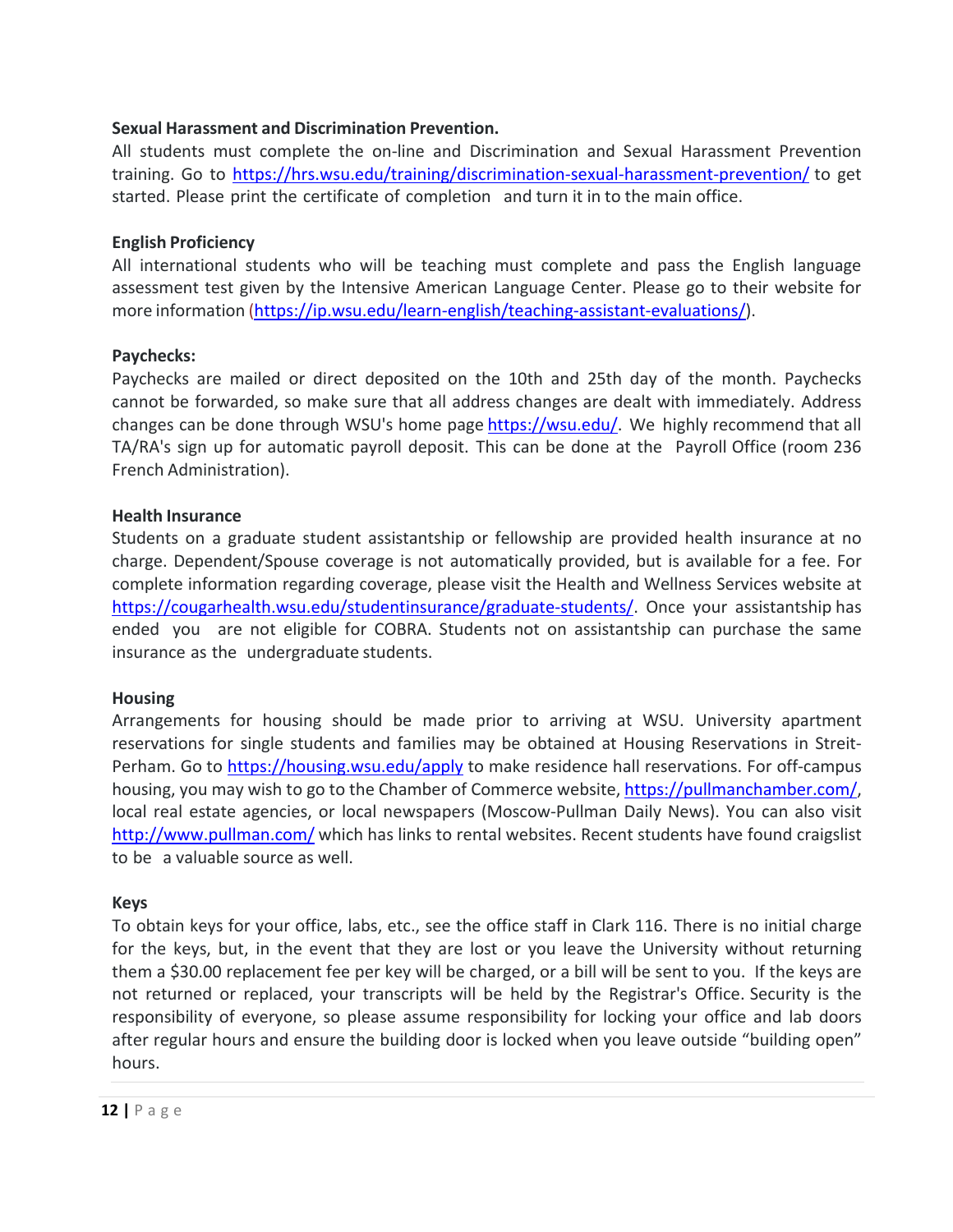#### **Offices and Desks**

The Department of Animal Sciences will provide office space and desks for students as space allows. Contact the Department Chair for a desk and space assignment.

#### **Computing**

Students must read and sign the AS Computer Policy (see Appendix). The policy describes appropriate use, inappropriate use, network conductivity, and other important information. For questions see Jeremy Heiss.

#### **Address**

Your address for outside mailing will be: PO Box 646310, XXX Clark Hall or PO Box 646310, XXX ASLB (depending on your office location) Dept. of Animal Sciences Washington State University Pullman, WA 99164‐6310

Your campus address for internal mailing is: 6310

Note: personal mail will not be accepted by WSU mail services. There are mailboxes in front of French Administration for the deposit of personal mail.

#### **Staff Assistance**

Graduate students may request secretarial assistance only in limited situations. Administrative Assistants will not type personal letters, class reports or similar materials for students. Typing of your thesis or dissertation is considered personal work. You may request assistance with ordering, mailing or shipping packages if they are clearly related to faculty led research or teaching work. The staff may also assist you in meeting room, departmental vehicles and AV equipment reservations if you cannot access the on‐line reservation system.

#### **Animal and other Centers**

The Beef Center, Dairy Center, Cattle Lab, Meats Laboratory and Feed Mill are among the areas in which you may conduct research or teach. Prior to any animal work, you must have attended the "Animal Awareness Seminar" and have all of your protocols approved by the Institutional Animal Care and Use Committee (IACUC). All scheduling must be done with the appropriate manager ahead of time and all work conducted at the Center is overseen by that manager. For access to the facilities, please contact the manager.

#### **Research Supplies**

No student purchases can be made without approval from your advisor. Most research supervisors maintain "blanket" purchase orders at WSU facilities (Central Stores, Chemical Stores, Surplus Stores, Technical Stores, etc.) and service centers (Physical Plant, Technical Services, etc.).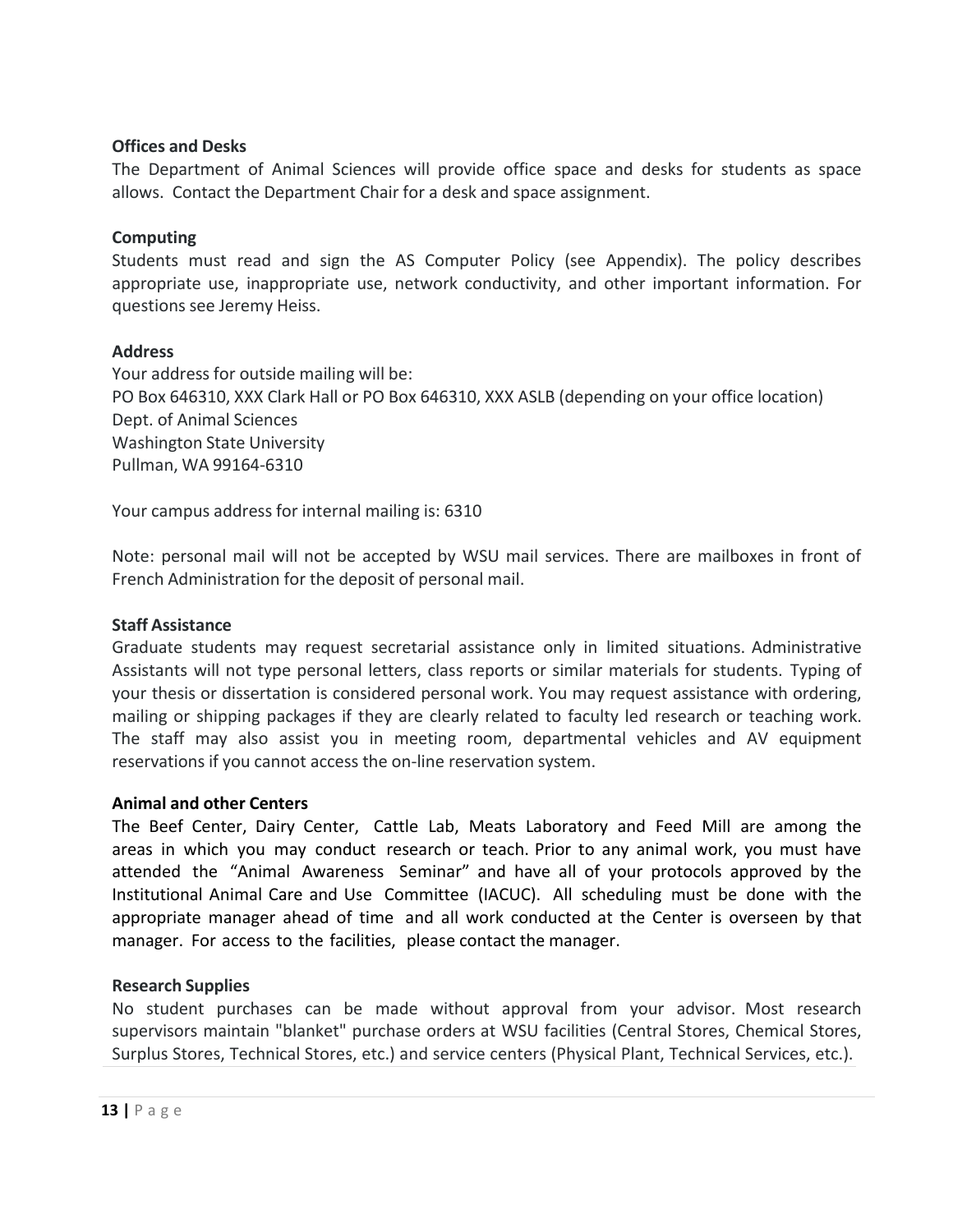To purchase supplies, an authorization number must be obtained from your supervisor. If unforeseen needs arise in the field, contact your advisor and/or the main office for authorization of an emergency purchase order. You will not receive reimbursement for items purchased from outside vendors without advance authorization.

#### **Departmental vehicles**

The department owns several vehicles available for department business. They are only intended to provide transportation to local sites and businesses for authorized university personnel. Vehicles are checked out on‐line and specific policies are available at the front desk. Departmental vehicles are only to be used for teaching and local research functions. They are not to be used to travel to UI classes, are not for personal use, and should be kept fueled and clean enough for the President to borrow them.

#### **Copy Machine Use**

The copy machines in Clark 116 and ASLB 101 are to be used only for copying materials that are clearly related to a faculty research project, or to copy course materials for the course in which the student is a TA. Graduate students may not use an AS copy machine to copy any personal material such as classroom notes, term papers, books, theses, etc. When in doubt, consult your advisor. Copy machines available for copy card and personal use are located at Copy Centers, French Administration Building, and at all libraries on campus.

#### **Travel**

For liability and reimbursement purposes, all students must complete a Travel Authority form for any business-related trip taken that is outside of Pullman (or any other station for off-campus students). These forms are available on-line at https://business-center.cw.wsu.edu/travel/. At least 14 working days before a trip, this form must be submitted, and signed by the department chair. If you need reimbursement, you must complete a Travel Expense Voucher within one week of your return. An approved Travel Authority does not imply expenses will be covered or reimbursed. You should clarify if, how and what expenses will be covered with your advisor prior to requesting a Travel Authority form. Additionally, per diems are limited and you should find out what the limit is for your destination.

You are strongly urged to attend professional meetings. However, the department does not pay travel expenses of graduate students. Advisors may use grant or project monies to pay full or partial travel expenses for graduate students attending meetings. The Graduate School disburses some grant‐in‐aid travel funds, which can be used for travel to professional meetings. Application forms for student travel grants may be obtained from the Graduate School, French Administration Building, Room 324 or https://gradschool.wsu.edu. It is advisable to apply for a travel grant if you are presenting a quality paper at a professional meeting. The Animal Sciences Graduate Student Association (ASGSA) raises funds to support graduate student travel for members active in the organization. Contact the President of the ASGSA for details. In addition, space may be available in a University vehicle being taken to a meeting, or faculty members may share travel expenses.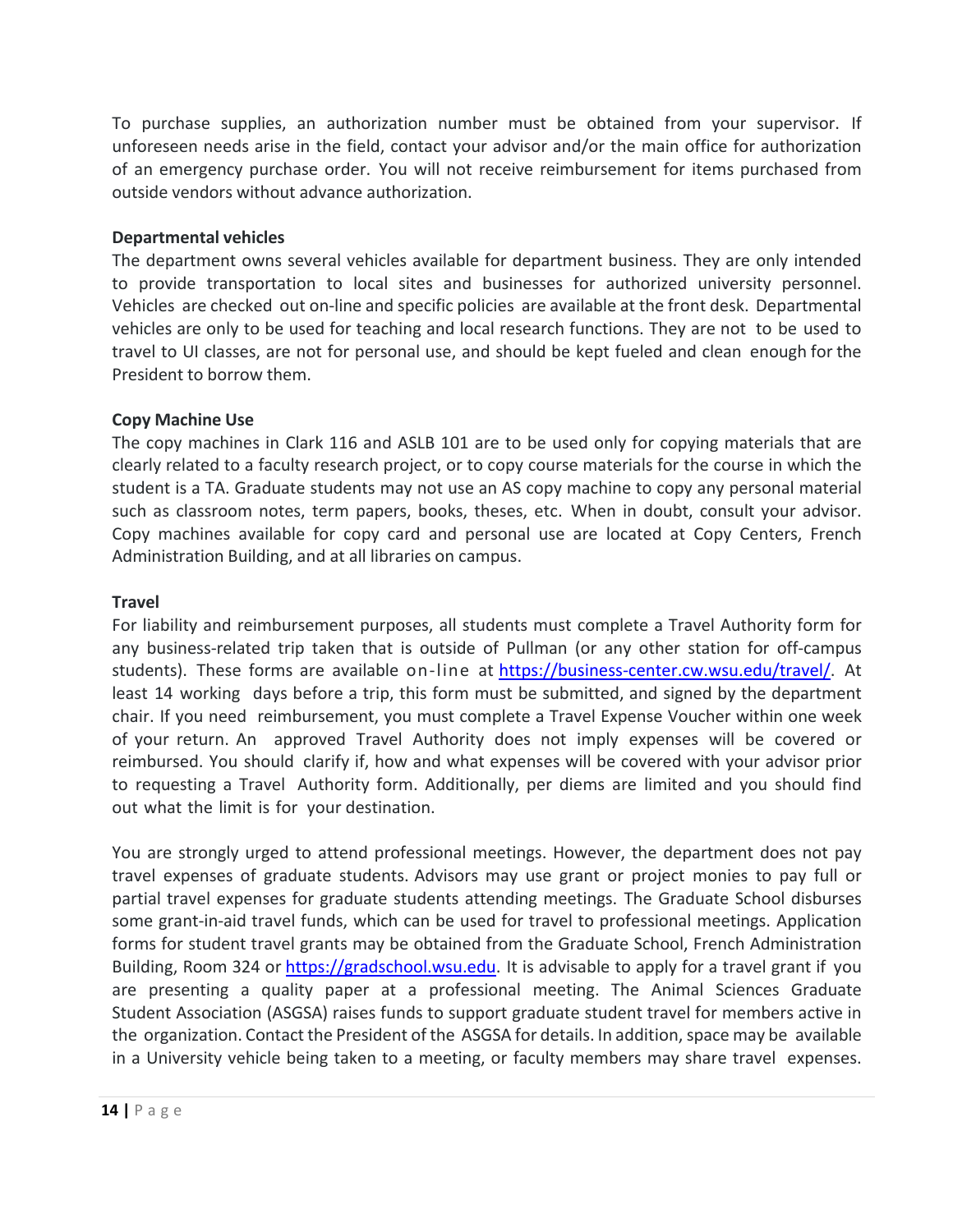#### **Graduate Student Representatives**

All graduate students in the university who are currently enrolled in 10 or more hours are members of the Graduate and Professional Student Association (GPSA). GPSA represents the concerns of graduate students within the university and nationally. The AS graduate program elects one representative to the GPSA Senate (the governing body for GPSA). Many of the important advisory committees within the university also have voting positions for graduate students. Students are encouraged to become involved in positions of interest. To contact the GPSA, you may visit https://www.gpsa.wsu.edu/, go to 308 Compton Union Building, or call (509) 335‐9545.

#### **Courses at the University of Idaho**

You may register for WSU course(s) taught at UI via "*myWSU"* along with your other courses. The end of the semesters at UI and WSU do not coincide. Therefore, after the WSU grade submission deadline, you will not receive a grade for the UI course(s) on your initial grade report but it will be updated later to include your grade. There currently is no public transportation to the U of I campus and departmental vehicles are not available for this purpose.

#### **Evaluations**

The Graduate School requires an annual review of each graduate student (see Appendix). In Animal Sciences this review includes academic performance, research accomplishments and, when applicable, performance as a TA. These reviews are conducted by the advisor in consultation with the student's guidance committee and discussed with the student. If your progress is unsatisfactory, your thesis or dissertation committee will be consulted to determine if graduate student status should be continued. The Department Chair will notify the student in writing of the committee's recommendation and forward a copy of the report to the Graduate School.

Teaching Assistants are also evaluated at the end of the semester by their students and the faculty member in charge of the course. If your teaching performance is unsatisfactory, your thesis or dissertation committee will be consulted to determine if your TA appointment should be discontinued. The Department Chair will notify the student in writing of the committee's recommendation and forward a copy of the report to the Graduate School.

#### **Unethical and inappropriate behavior**

**Plagiarism, harassment and research misconduct will NOT be tolerated.** Students failing to follow guidelines dictated by the Office of Student Conduct may face dismissal from Washington State University. Please see the following websites for more information on appropriate conduct go to the website of the Office of Student Accountability and Conduct

(https://communitystandards.wsu.edu/). The Washington State University Policy on Faculty-Student and Supervisor‐Subordinate Relationships is available at

https://policies.wsu.edu/prf/index/manuals/executive‐policy‐manual‐contents/ep28‐faculty‐ student‐supervisor‐subordinate‐relationships/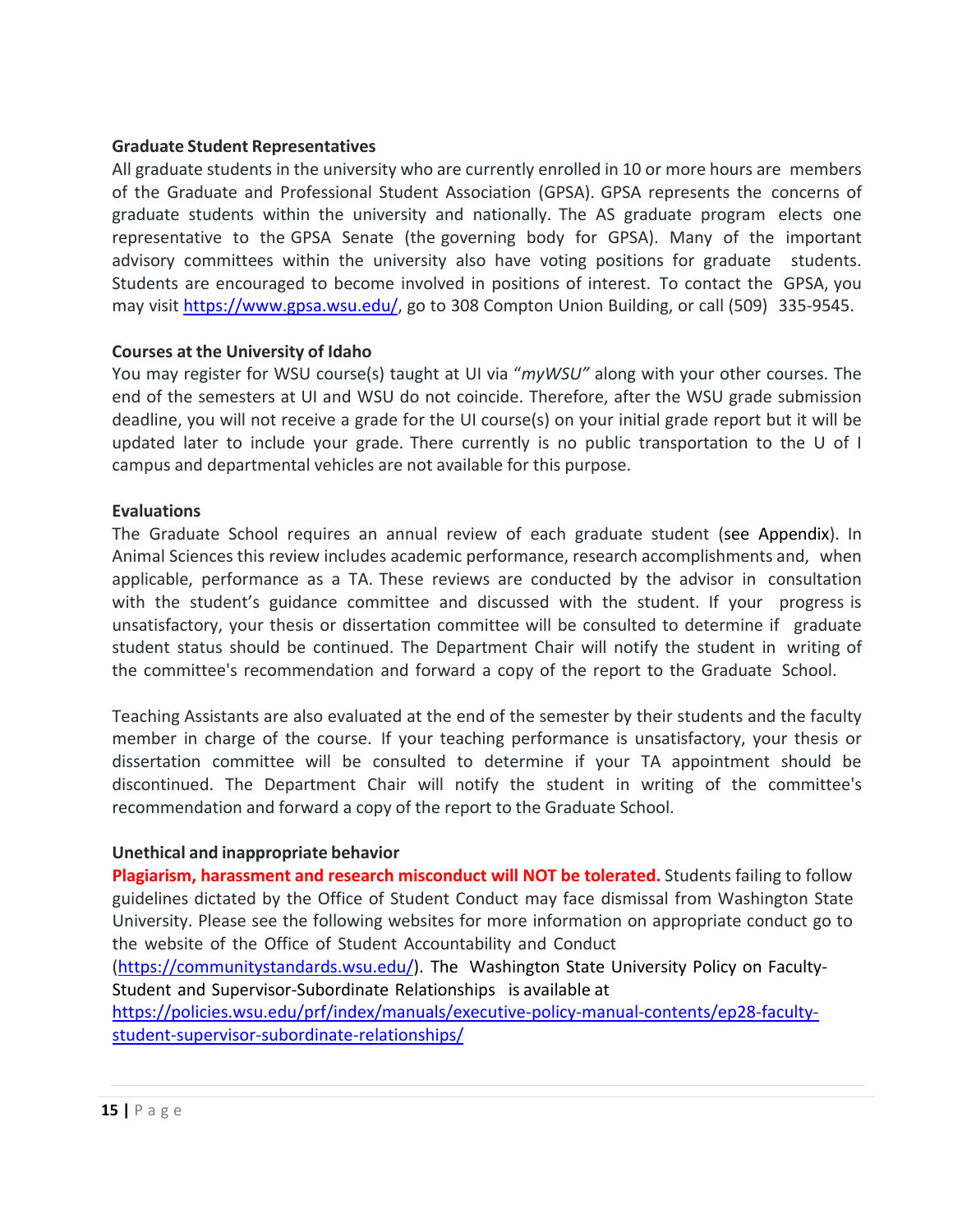#### **Grievances**

If grievances arise, the student should discuss the problem with their thesis advisor and/or the Department Chair, or as a final resort, the WSU Ombudsman. The WSU Ombudsman Office is in Wilson Hall, Room 2 and may be contacted by visiting https://ombudsman.wsu.edu/ or by calling (509) 335‐1195. Grievance procedures through the Graduate School are available at https://gradschool.wsu.edu/documents/2017/07/gs‐grievance‐procedures.pdf/

#### **Graduate School Policies and Procedures**

The Graduate School website has all of the updated policies and procedures as well as all of the on‐line forms that you will need as you navigate your program. The website is https://gradschool.wsu.edu/. Policies and Procedures are at https://gradschool.wsu.edu/policiesprocedures/.

#### **Degree Programs**

#### **Thesis or Dissertation expectations**

All students should develop a thesis or dissertation proposal after consultation with their advisor and committee. This proposal forms the basis for the thesis/dissertation research. All students are expected to develop and carry out original, creative research projects. While the advisor and committee members serve as mentors, the student is expected to develop and demonstrate the ability to work independently; to design, conduct, and analyze experiments; and to prepare the work for publication in scientific journals.

Thesis or dissertation preparation involves synthesizing concepts by interpreting experimental and analytical data that are gathered for that purpose. It constitutes a major part of the creative scholarship in a master's or doctoral program. Experience in preparing and writing a research publication, as well as the peer‐review process, are important goals of graduate programs.

#### **Master of Science Degree**

*Thesis Option***:** Animal Sciences only offers a thesis degree program. The thesis describes a research project conducted by the student. The thesis typically has three sections: a background or literature review that sets the stage for the research; a section with one or more chapters describing the actual research and containing data and analysis; and a general conclusion. Students are encouraged to write the thesis in manuscript form. The final exam is in two parts. The first is a public seminar presenting the results of research project. The seminar is followed by an oral exam that focuses on defense of the research project. All thesis committee members must attend the thesis defense and vote. Other faculty members may attend and ask questions. All members of the faculty are allowed to vote.

*Non‐Thesis Option***:** The AS department does not offer a non‐thesis option.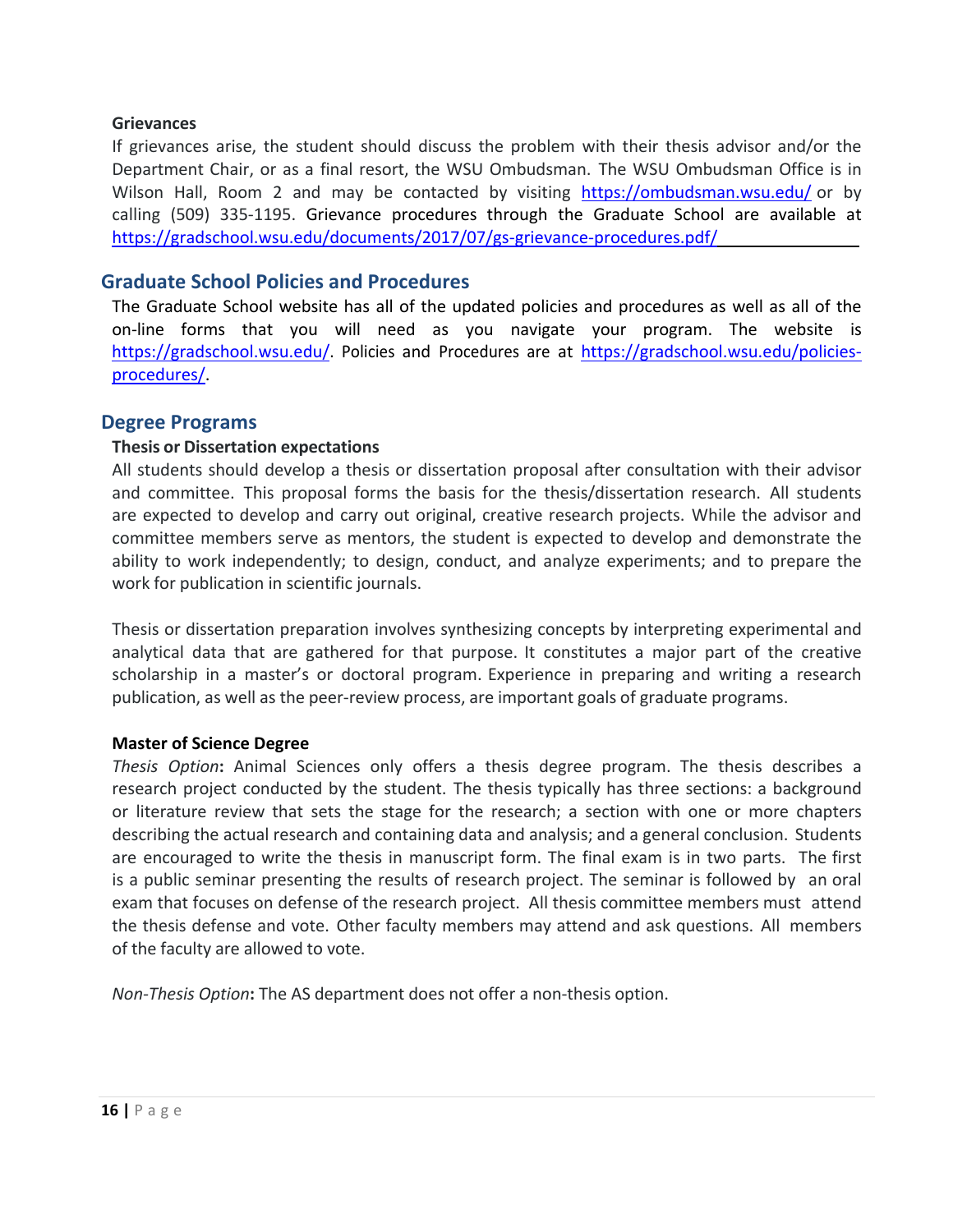#### **Doctor of Philosophy Degree**

The degree of Doctor of Philosophy (Ph.D.) is awarded in recognition of excellence in scholarship and for an original contribution to the advancement of science. The degree is awarded for originality and creative scholarship rather than for an accumulation of academic credits.

The Ph.D. program is separated into the "initial" period preceding the preliminary examination and the "candidate" period following the preliminary examination. During the initial period, the student acquires knowledge and skills needed for his/her research program. In addition, this is the period when a major portion of the academic program is completed. The preliminary exam must be completed no later than the fourth semester into the Ph.D. degree program if the student has entered the PhD program with an MS degree and no later than the 6th semester if the student enters with a BS degree. After passing the preliminary examination, the candidate concentrates on research and preparation of the dissertation.

During the candidate period, the doctoral candidate demonstrates his/her ability to do original research. The final oral examination should reflect that students have developed into mature scientists, which includes the ability to conceive research projects, to critically evaluate the literature, to gain knowledge of acceptable scientific behavior, and to think and discern outside the area of the dissertation. The final exam is in two parts. The first is a public seminar presenting the results of research project. The seminar is followed by an oral exam that focuses on defense of the research project. All thesis committee members must attend the thesis defense and vote. Other faculty members may attend and ask questions and all members of the faculty are allowed to vote.

#### **Advisor:**

The *major advisor* is the thesis or dissertation advisor and is the graduate student's primary contact for all matters related to the program of study and thesis research. The major advisor assists in selection of the thesis committee and development of a program of study and thesis research proposal. The major advisor monitors the student's academic and professional growth, reviews program changes, and arranges for graduate student support.

If housed off‐campus, the major advisor should consider a "*campus advisor"* to support the academic development of the student. Although the major advisor is responsible for advising the student on experimental design and manipulation and interpretation of data, and for reviewing initial drafts of theses/dissertations and papers, the student will be integrated into the campus advisor's research program. For those students whose research program focus is off‐campus, the "campus advisor" will answer day‐to‐day questions while the student is in Pullman and will invite the student to research group meetings, journal clubs, and similar activities.

#### **Committee:**

All students have a thesis or dissertation advisory committee. The students must meet with their committee at least once per academic year. The committee aids in developing the course program and provides guidance and expertise for the student's research. In addition to advising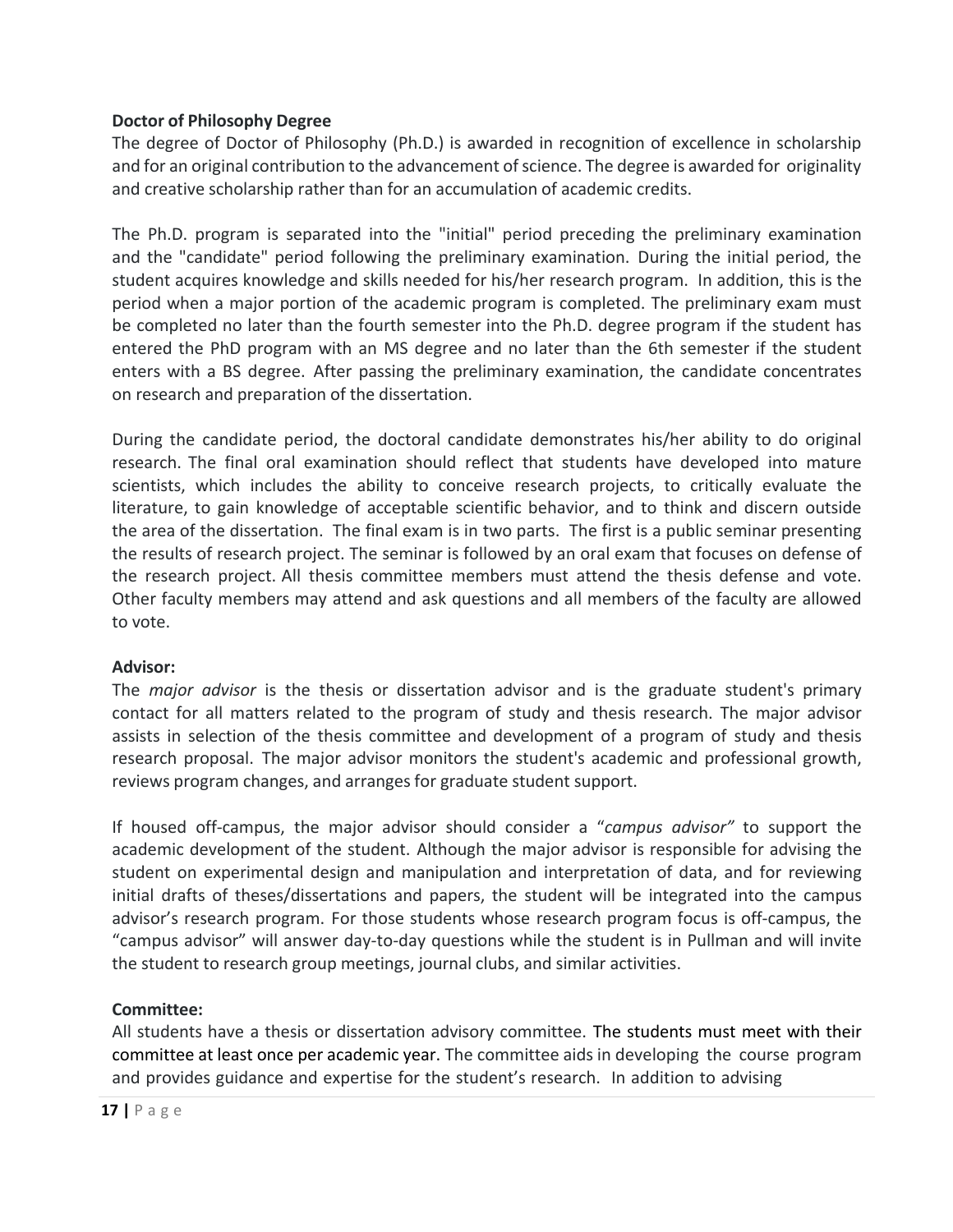the student, each committee member must read the thesis or dissertation, attend, and vote at the preliminary and final exam. Committee members also participate in the annual student evaluation. Committees must be approved by the Department Chair and the Graduate School.

The minimum number of committee members for a MS degree program is three, including the advisor.

A Ph.D. committee should consist of the chair and at least the three additional members.

- $\circ$  At least one of the additional members should be from outside the department.
- o Greater than 50% of the committee must be members of the Graduate Program in Animal Sciences.

#### **Academic Programs:**

Your thesis committee has the sole responsibility and flexibility to develop the program of study with you. After your program has been approved by your committee and by the Department Chair (generally the second semester), it is your responsibility to have appropriate forms prepared and signed by your committee and Department Chair, and submitted for final approval by the Graduate School. You may request revisions in your program should the need arise. Your Committee, and the Department Chair, must approve all revisions. Revisions must be sent to the Graduate School on approved forms that are available at https://gradschool.wsu.edu/.

#### **Program of Study:**

All students should become familiar with the Graduate School course requirements as outlined on the Graduate School website at https://gradschool.wsu.edu/. The program of study is planned by the student in concert with the advisor and thesis committee and submitted to the Department Chair for approval.

Once the program has been approved and submitted to the Graduate School, the program becomes official. Students are required to take all courses listed on the "Program of Study". Students may also choose to take courses not on the official program. Ideally, the "Program of Study" form is completed and submitted to the Graduate School during the first semester. The "Program of Study" form must be filed with the Graduate School by the end of the second semester. A flexible number of credits are allowed for research and thesis (700 or 800 level) each semester. **Students are required to register for a minimum of 2 credits of AS 700 or 800 each semester.** A greater number may be used to bring their credit load up to the minimum, 10 credits required each semester to maintain full-time student status. Courses for audit may not be used for the program of study. Any course listed on the student's Program of Study in which a grade of "C" or below is earned must be repeated (but not on a pass/fail basis) until a higher grade is obtained. All courses must be listed in the official WSU Course Catalog.

*Masters program.* An MS degree requires a total of 30 credits. Twenty-one of those credits must be graded credits and the remaining 9 are AS 700 (Thesis research). No more than six of the graded credits may be taken at the undergraduate level (300‐400 level only). The Department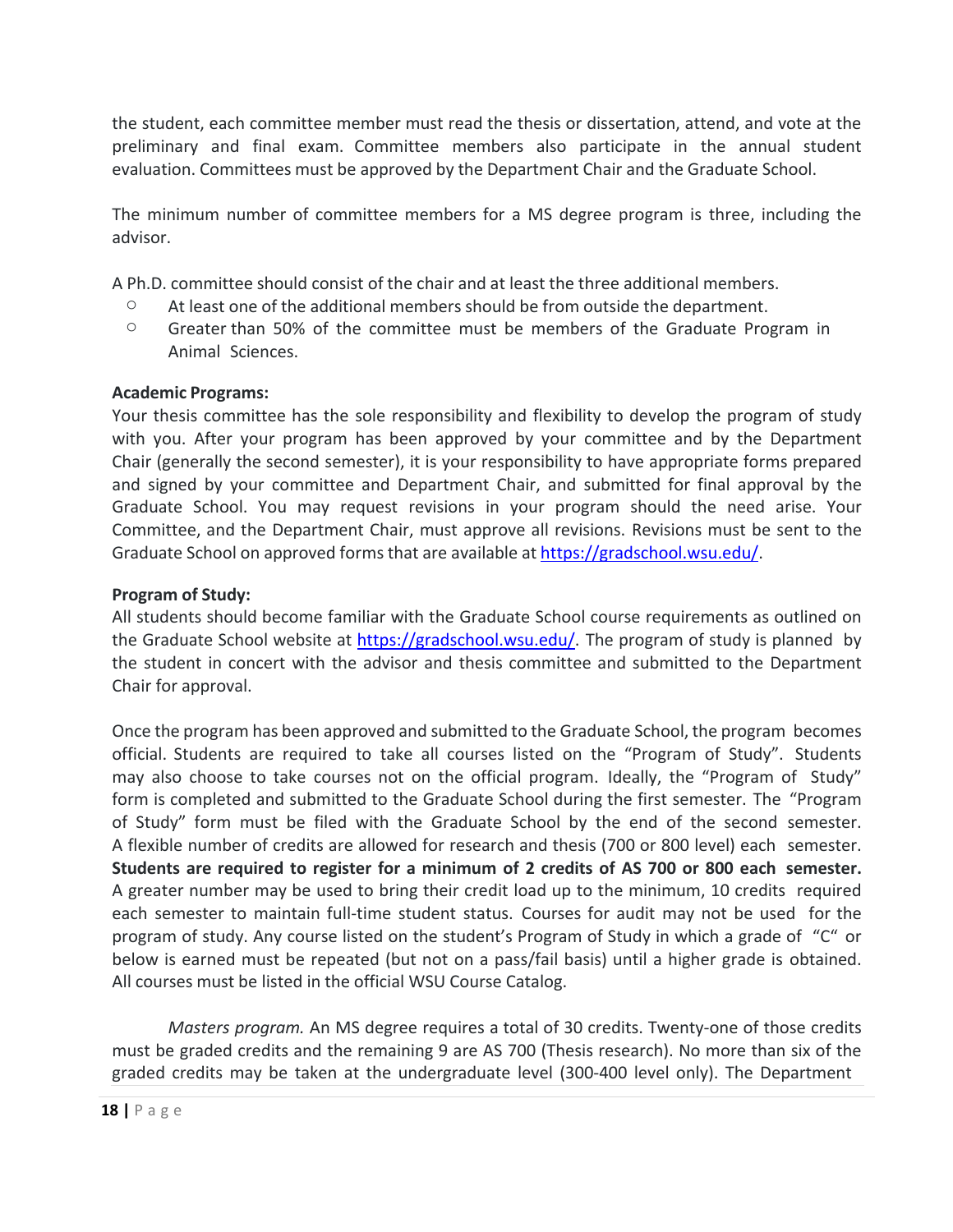requires MS students to take AS 500 (Seminar in Animal Sciences) twice, AS 520 (Preparation of Scientific Literature in Animal Sciences), and a graduate level statistical design course.

*Ph.D. program.* To earn a Ph.D. at WSU students are required to earn 72 total credits. Animal Science requires a minimum of 22 graded graduate credits including AS 500 (Seminar in Animal Sciences) twice, AS 520 (Preparation of Scientific Literature in Animal Sciences), and a graduate level statistical design course. In addition to the graded graduate credits, students may count up to 9 undergraduate credits (300‐400 level) toward the needed 72. The bulk of the credits taken by a Ph.D. student are AS 800 credits (Dissertation research). Students who have earned an MS degree prior to entering the PhD program may transfer up to half of the needed graded graduate level credits toward the PhD program. See the Graduate School policies and procedures for clarification and current policies.

#### **Preliminary Doctoral Examination**

The preliminary exam is an exam to determine if a student is qualified to be admitted into candidacy for the PhD degree. The exam assesses knowledge of animal science, ability to think critically and independently, and ability to conduct independent research (form hypotheses, design experiments, collect and analyze data, put the research in context of the current state of knowledge, and draw conclusions).

The oral examination must be scheduled with the Graduate School using a "Preliminary Exam Scheduling Form" found at https://gradschool.wsu.edu/documents/2018/01/exam‐ scheduling.pdf/. All committee members must attend and vote. Other members of faculty may attend, and members of the graduate faculty in the department may also vote. The purpose of the oral exam is to allow faculty to have the opportunity to probe the depth of a student's knowledge of the whole field of Animal Science and the ability of the student to think critically and independently. There are two prelim options for students and their committee to choose between.

#### *Option 1.*

The student will develop a research proposal, on a topic that is developed by the student and their committee, that will be distributed to members of the committee, and be available to the graduate faculty, 2 weeks prior to the oral presentation. This proposal must be a unique document prepared by the student that demonstrates his/her understanding of the objectives of this research, as well as the strategies and procedures that will be used to address these objectives. A copy of your proposal must be made available to the Department Chair with your scheduling form. This copy will be made available for review in the main office. The format of the document is to be a research proposal using USDA, NSF or NIH guidelines and is expected to be complete (i.e. all forms completed in addition to the actual research proposal). Copies of other proposals outside the area of the proposal should be given to the student as examples. It is the student's responsibility to schedule a room for the seminar and distribute seminar announcements a week ahead of the presentation.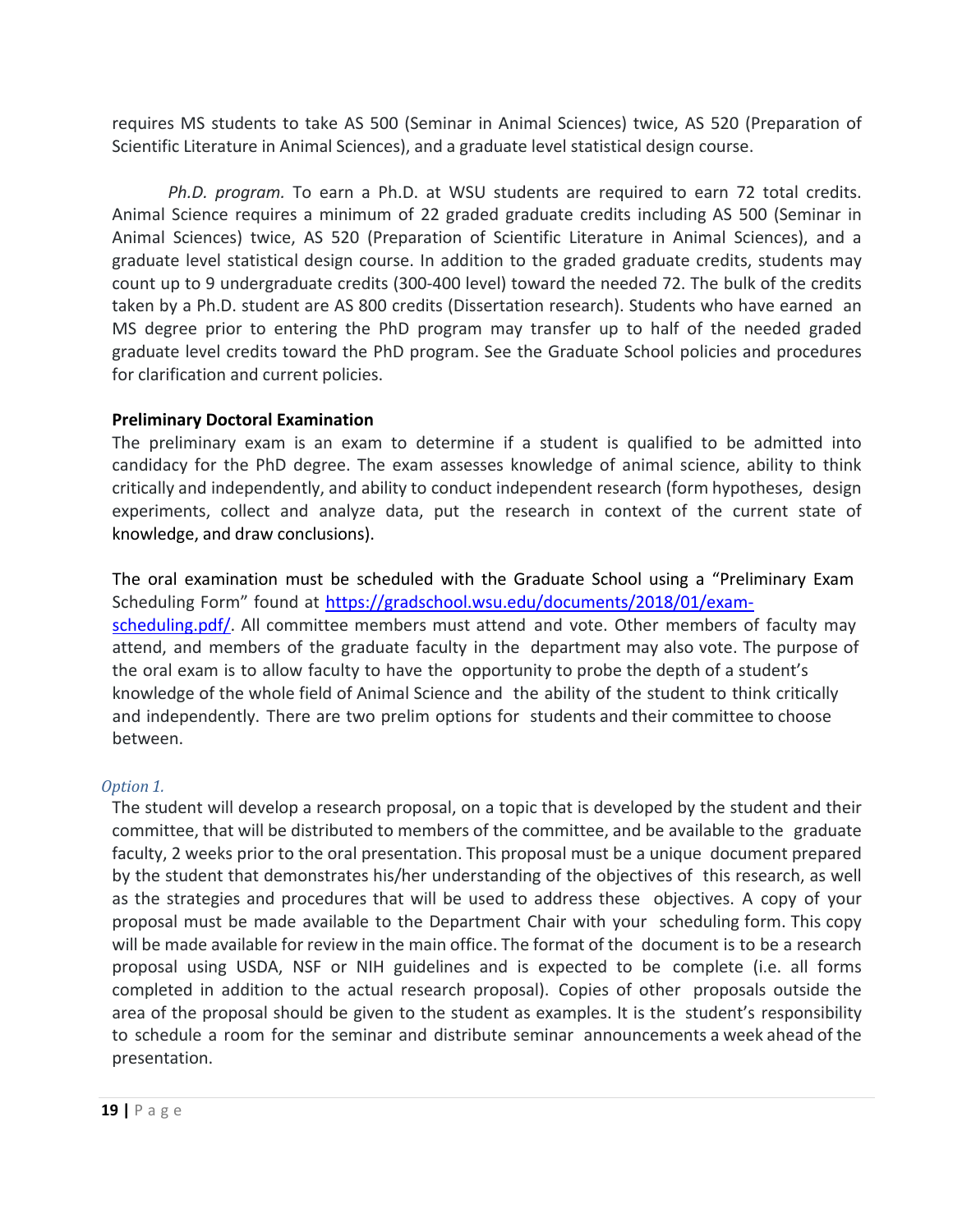The student will prepare and deliver an oral presentation related to the proposal, which will be open to faculty, staff and students. The seminar must be announced to the department a week prior to conduct by email, posting etc. Following the presentation, the student will participate in a 2‐3 hour (approximately) question and answer session with committee members and interested faculty. Suggestions offered by faculty outside of the student's committee should be taken into consideration. However, these suggestions should not be deemed as mandatory points that must be changed. The discussion and questions may range from the proposal to other areas as well to examine the breadth and depth of student knowledge.

#### *Option 2.*

All members of the graduate committee will prepare written questions that examine the student's knowledge in the sciences relevant to the student's chosen discipline. Questions and instructions will be submitted to the major advisor prior to the conduct of the exam. After the written exam has been completed, usually a week or so, an oral exam will be scheduled. Since the oral and written portions of the exam constitute the whole exam, the oral exam will be given even if the student fails all or a portion of the written exam. It is appropriate for the student to seek and be given feedback on areas of the written exam in which they need to prepare for the oral exam. Copies of the written exam should be made available for review by the whole committee at the time of the oral exam.

The oral exam, approximately 2‐3 hr in length, must be attended by all members of the committee and may be attended by any member of the graduate faculty. The vote to pass or fail a student must include all committee members and any other member of the Animal Sciences graduate faculty who attended the entire oral exam.

#### **Preliminary exam failure:**

Should the student fail the exam, the committee will recommend whether the student should have another exam or be dis-enrolled from the departmental graduate program. Generally, the student will be given an option for another exam. A student who fails the prelim exam the second time is terminated from the graduate program. Procedures to be followed in the event of a failed exam are available on the Graduate School website.

#### **Thesis/Dissertation preparation**

Students are expected to publish thesis or dissertation research in an appropriate scientific journal. If the student has not submitted thesis or dissertation results for publication within a reasonable amount of time after passing the final exam, the thesis or dissertation advisor will have the option of publishing the student's thesis or dissertation results. In this case, authorship order may change.

Formal guidelines for preparation of the thesis or dissertation are available from the Graduate School.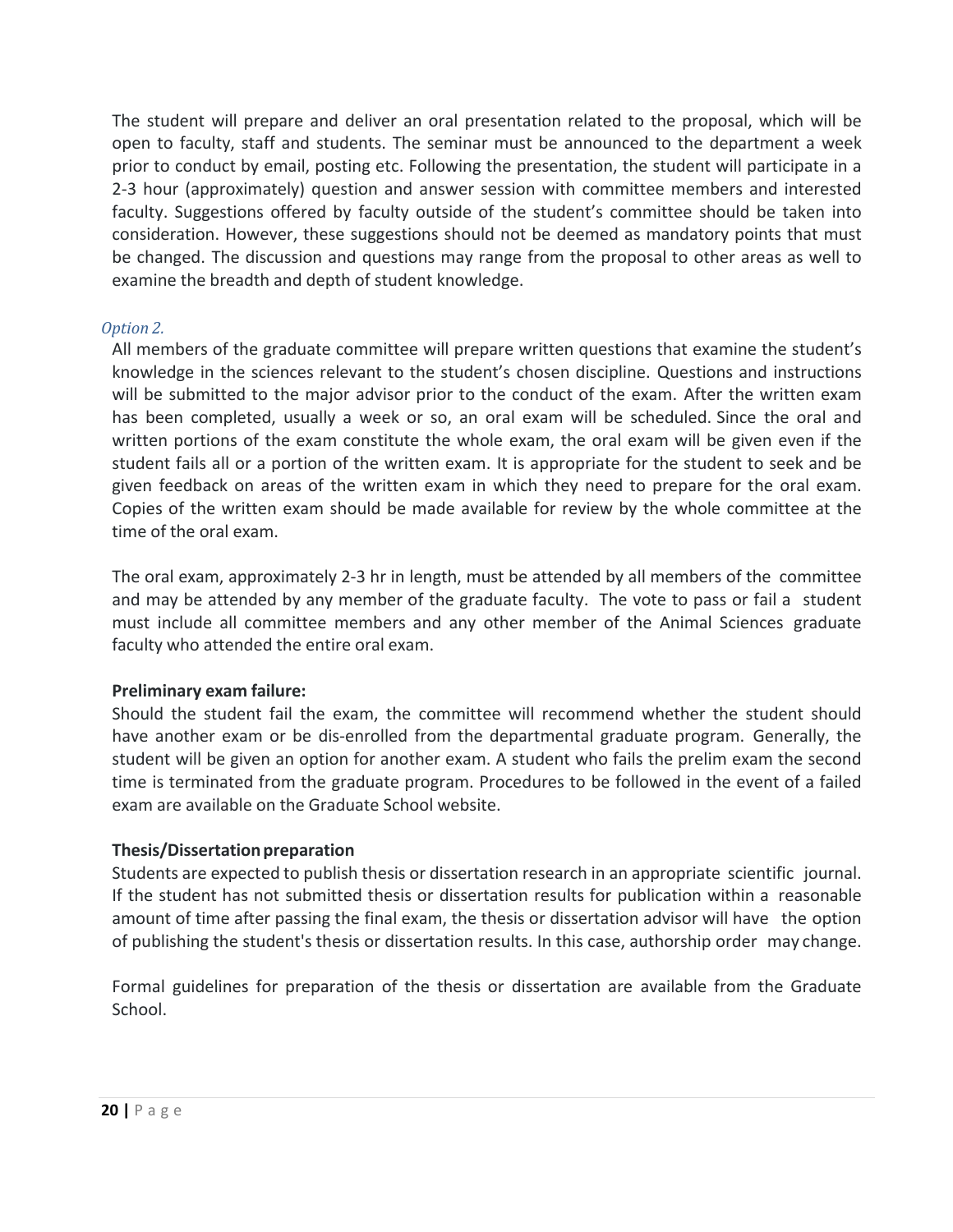Students on research appointments will continue to collect and analyze data, write, etc., during the final semester or summer session. Research results generated after submission of the thesis or dissertation to the committee will not automatically be accepted as essential material. If the advisor(s) considers it appropriate, the data collected during the final semester may be used in the final draft.

The following schedule provides guidelines for ensuring a reasonable amount of time for completion of each step and gives details of post-thesis approval and preparation of a manuscript for publication.

#### Number of Weeks to Allow for Activity

#### *2 to 6 weeks for draft review by major advisor*

 Submit drafts to major advisor and allow time for incorporation of the appropriate number of corrections and revisions. Allow 7 to 10 days for each revision by advisor(s) and allow sufficient time for discussion with them.

*2 weeks for review for committee*

 Submit a revised draft for review by your graduate committee. Because of the greater number of reviewers, allow *at least* two weeks for return of this draft.

*2 to 4 weeks for incorporation of revisions*

 Revise and correct draft. This is a critical time because you will be getting comments on the draft from your committee for the first time.

# *2 weeks for new draft review*

 Resubmit the draft to the committee or to selected committee members. All technical aspects of the thesis or dissertation should be worked out at this point.

#### *2 weeks‐prior to defense date*

 Submit a "final oral scheduling form" and copy of your thesis or dissertation to the Graduate School. Submit a "final" draft to each committee member and to the department chair *at least* 5 days prior to scheduling your final exam.

Some important dates, e.g., the last date to schedule a final oral, apply for a degree, thesis due at the graduate school, etc., are announced each semester and the dates and scheduling forms may be found on the Graduate School website, https://gradschool.wsu.edu/.

The student is required by the Graduate School to give an approved copy of the thesis or dissertation to the Department Chair at least 5 days prior to the oral examination. At this time seminar announcements should be prepared and distributed to the department.

Concluding Comments: Normally, a minimum of 8 to 16 weeks is required from the time you submit your thesis or dissertation to your advisor to the time of your final oral exam.

# **Final Oral Exam and Thesis/Dissertation Binding:**

The final exam has two parts: a seminar and a defense. The seminar is presented before the defense and is a public presentation highlighting the research results and major accomplishments, as previously described. All graduate students are strongly encouraged to attend all final exam seminars. The defense is an oral exam at which the student defends the approach, methods,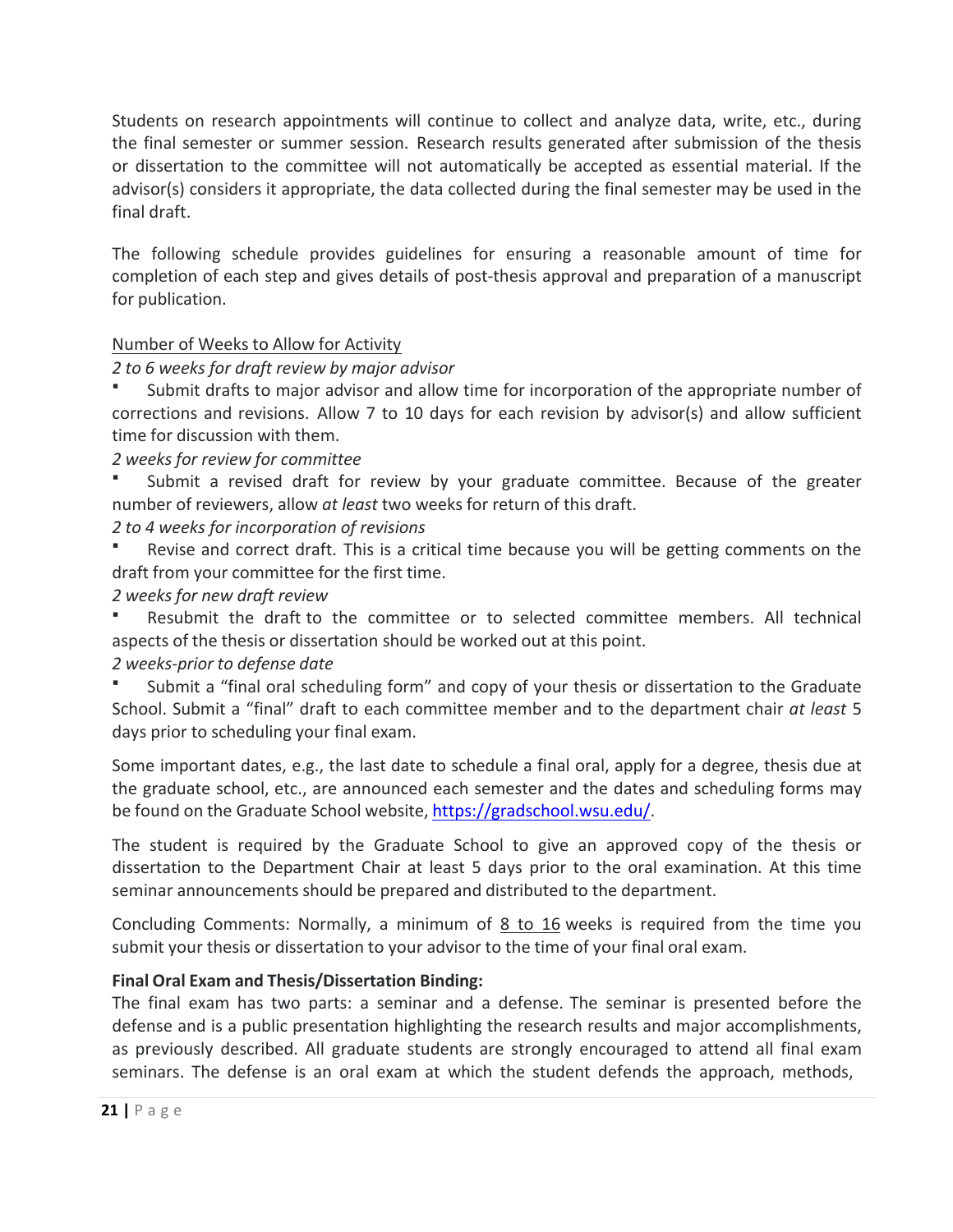conclusions, background, etc., of the research. Faculty are encouraged to attend the exam and ask questions. Questions asked during the final exam do not have to relate to the thesis or dissertation research.

The student's major professor, the thesis/dissertation committee, and the Department Chair must approve the date and time of the final oral exam and thesis/dissertation seminar. The Graduate School deadlines, guidelines and final exam scheduling form may be found by visiting, https://gradschool.wsu.edu/.

Members of the thesis or dissertation committee are responsible for checking the thesis or dissertation for content, style and format. They certify their approval that the thesis or dissertation is ready to be submitted to the WSU library with minimal edits when they sign the "final oral scheduling form". Thus Committee members cannot sign off on a final exam schedule form if they have not had ample time to review your thesis. Two weeks is a reasonable amount of time for review by the faculty.

A copy of your thesis must be made available to the Department Chair with your scheduling form. A clean thesis copy must be given to all committee members and the Department Chair a week prior to the thesis defense. The Chair's copy will be made available for review in the main office. It is the student's responsibility to schedule a room for the seminar and distribute seminar announcements a week ahead of the presentation.

At the time of scheduling, the Graduate School will check the title page, signature page, the abstract, and margins. They will accept and inspect the thesis or dissertation after the final oral examination. Please go to the Graduate School website for thesis and dissertation guidelines. The "defense" copy of your thesis must be given to the committee and the Department Chair five days prior to the scheduled defense date.

Upon completion of the oral exam, a signed copy of the thesis/dissertation must be presented to the Graduate School within five working days. This copy should include revisions required by the committee as discussed during the defense. It is the committee's choice to sign the signature page after the defense or to withhold signatures until revisions are completed. The student is responsible for announcing the seminar to the department at least a week prior to its conduct.

When the thesis or dissertation is completed and accepted, the department pays for the hardcover binding of one copy of your thesis for the animal sciences library. It is the student's responsibility to request a purchase order from the main office. The hardcover binding for the thesis is to be a burgundy color. Put the title, name and date on the front cover and put name and date on the spine. Please also submit a CD of the thesis or dissertation to the main office.

#### **Continuation for Another Degree:**

To continue for another degree you should contact the Graduate Coordinator. The following forms/cards may be picked up from the Graduate School:

- 1. Completed MS and continuing for a PhD in the same department.
- 2. Changing from a PhD to a MS degree in the same department.
- 3. Not completing a graduate degree and continuing as an undergraduate.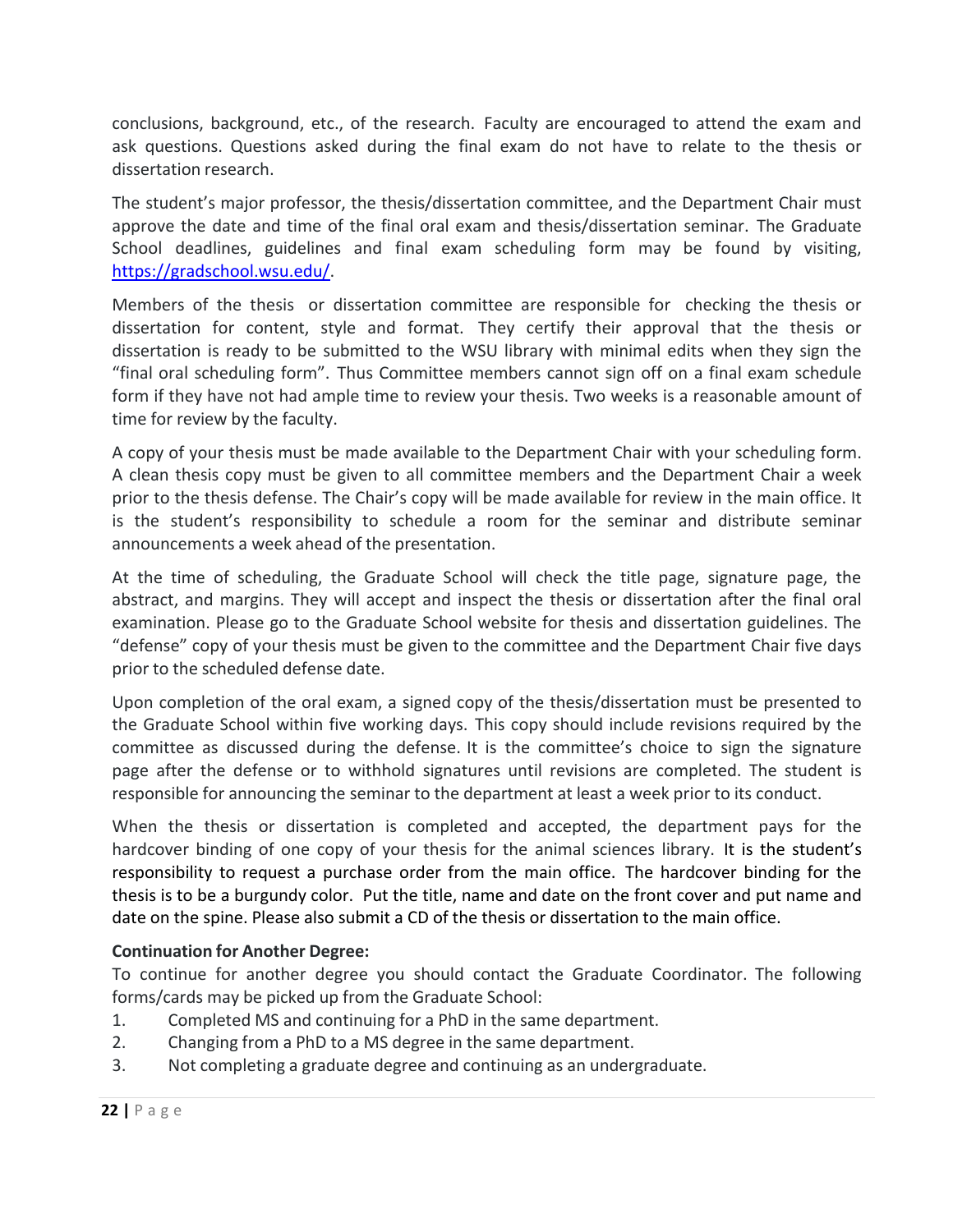#### **Graduate Leave Status**

If you must interrupt your graduate program by leaving WSU please see the Graduate School website and apply for Graduate Leave Status.

(https://gradschool.wsu.edu/documents/2014/12/graduate‐leave‐status‐form.pdf/)

#### **Exit**

Before departure from AS, students must leave a forwarding address and schedule an exit conference with the Department Chair, return all keys to the main office, and consult with the advisor about cleaning up samples, chemicals, etc., from the student's research and office space. All data belongs to the major advisor (University) and laboratory books, electronic data files and other information needs to be turned in to your major advisor prior to leaving. Discuss expectations with your advisor.

#### **Graduation**

Students visit the Graduate School website, https://gradschool.wsu.edu/, early in the semester during which they expect to graduate and obtain information regarding procedures and deadlines for thesis defense and graduation. Failure to meet the deadlines could require enrollment for an additional semester. Each semester the Graduate School announces the "Graduation Fair" where students may reserve academic garb and sign up to participate in the ceremony. While MS students may walk in Commencement ceremonies without having officially graduated, PhD students may not. All requirements for the degree of Doctor of Philosophy must be completed for a student to participate in the graduation ceremony.

#### **Jobs**

The Department Chair periodically emails job listings for positions suited to students with animal sciences training. If you are on the graduate student list serve you will receive them. If you wish to remain on the list after you finish your degree, contact the Department Chair to continue to be included.

#### **Example degree timeline**  *Master's degree Semester 1*

Discuss thesis projects with major professor

Form a guidance committee

Submit an approved "program of study" to the Graduate School

Semester 2‐course work and research/writing

Semester 3‐course work and research/writing

Apply for graduation

Semester 4 (and summer)

Finalize thesis and defend

#### *PhD Degree (student already has an MS degree)*

#### Semester 1

Discuss dissertation projects with major professor Coursework/research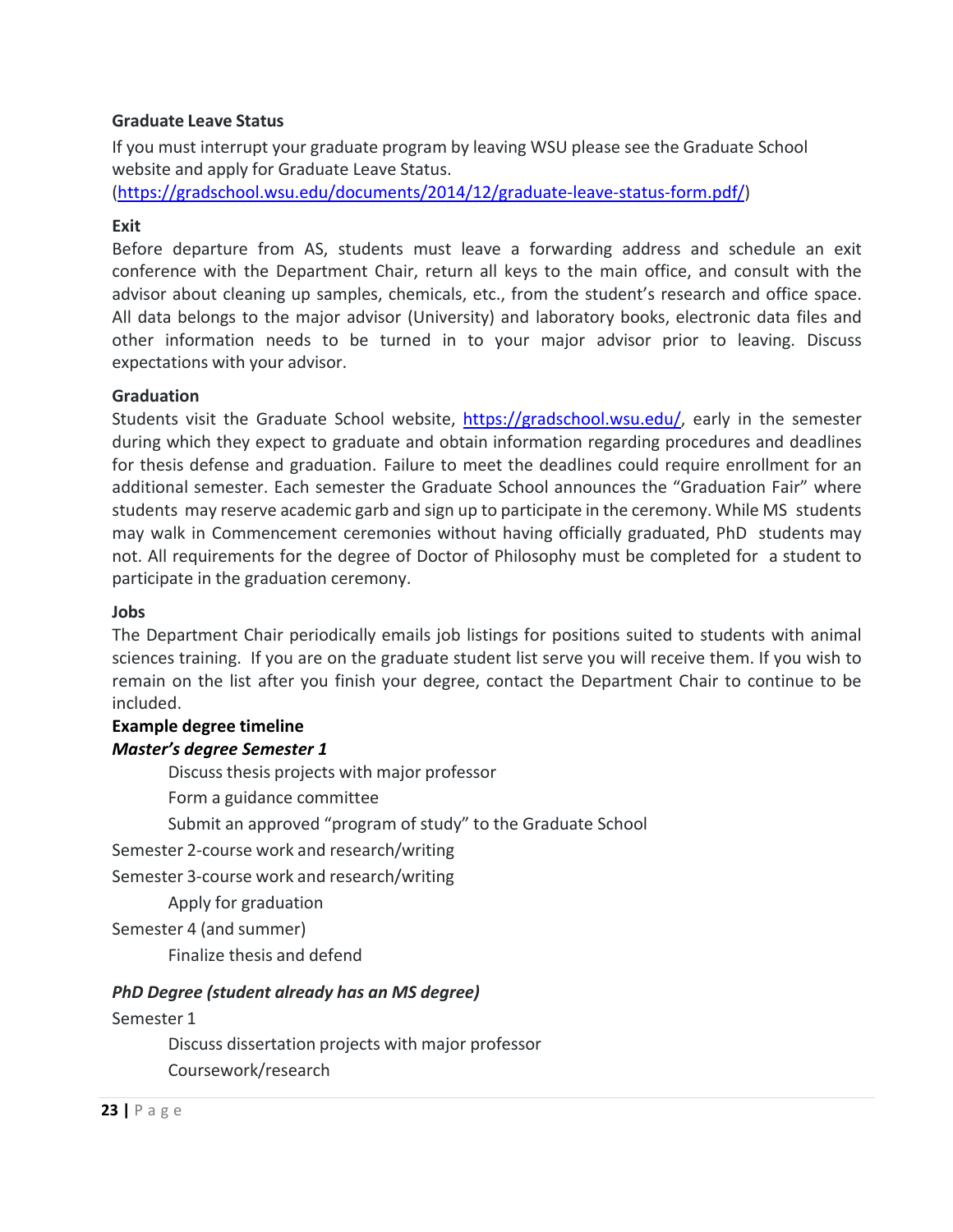Semester 2

Course work and research/writing

Form a guidance committee

Submit an approved "program of study" to the Graduate School

Semester 3‐course work and research/writing

Course work/research/writing

Meet with committee to plan/schedule preliminary exam

Semester 4

Course work and research/writing

Complete preliminary exam

Semester 5

Research/writing

Committee meeting to present data and begin to plan for defense time

Semester 6

Research/writing Defense (if appropriate)

A student who begins the Ph.D. program after their BS program can expect to take their preliminary exam during the  $5<sup>th</sup>$  or  $6<sup>th</sup>$  semester and should plan that the entire program will take between 4‐6 years depending on the research project and the student.

#### **Graduation Checklist**

1. Apply for graduation the semester prior to the one in which you wish to defend. Check Graduate School cutoff dates.

2. Check the dates for the semester you wish to defend on the Graduate School website. Plan thesis/dissertation preparation and review accordingly. Backwards planning will give you an idea of when things must be done. For example, to defend at the end of Spring semester a thesis/dissertation must be finished by spring break (mid‐March) and to defend in fall semester all writing must be done by the end of October.

3. Look at the guidelines for formatting the thesis/dissertation given on the Graduate School website.

4. Schedule a committee meeting to discuss what will be in the thesis/dissertation. Make certain to clarify committee expectations on the thesis/dissertation content and format.

5. Write, consult with your major advisor, submit to the committee, make edits etc.

6. Schedule a defense date with your committee keeping in mind Graduate School dates.

- 7. One week prior to your defense
	- give clean copies of your thesis/dissertation to your committee and the Department Chair
	- make a seminar announcement to give to Jeremy for electronic posting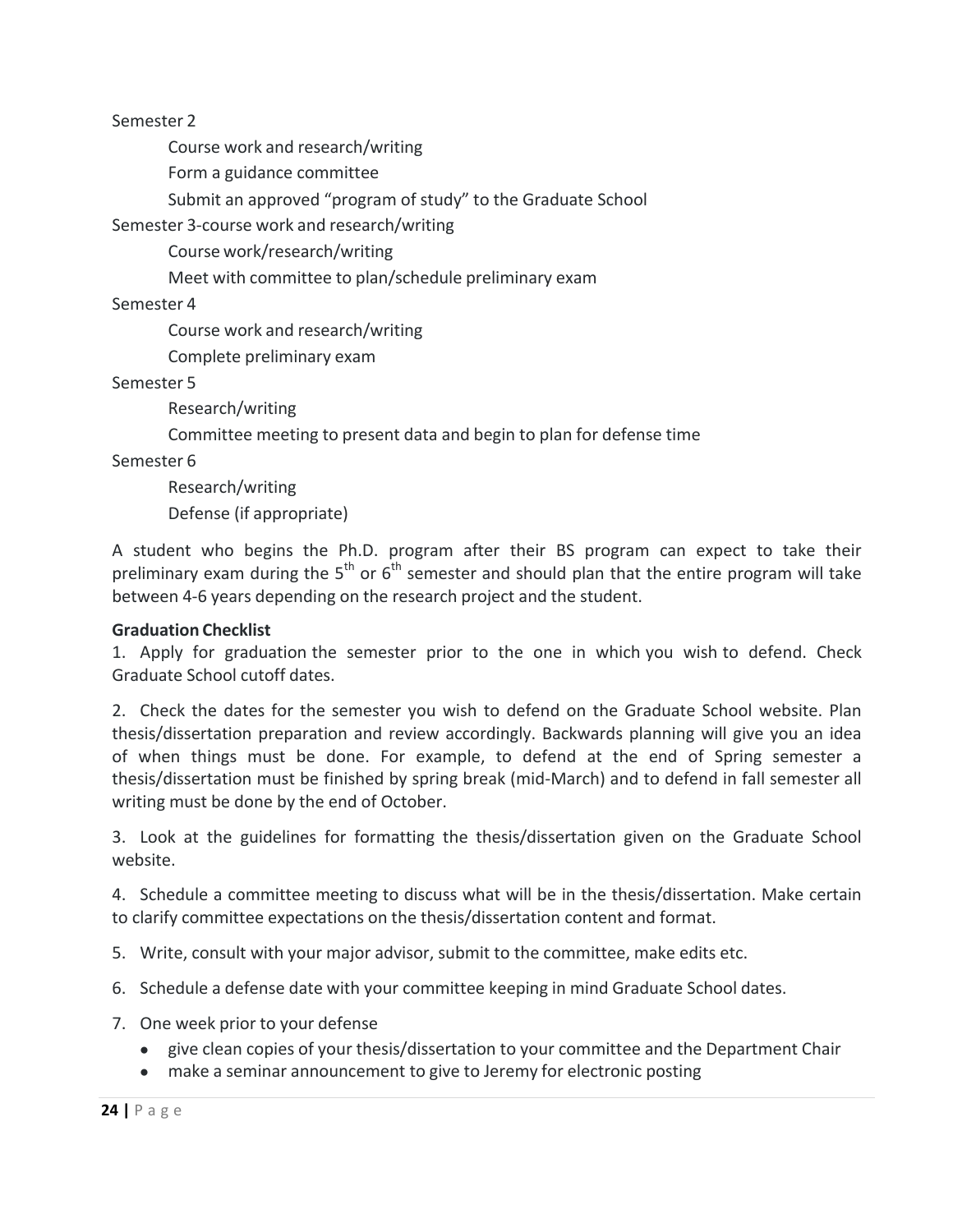- send an email to the entire department announcing the seminar.
- 8. Bring signature pages and a black pen to your defense.
- 9. The Department requires a hard copy and a CD of your thesis. Please have one printed/cut and turn it in to the main office (Clark 116) for binding so it may be placed in the department library.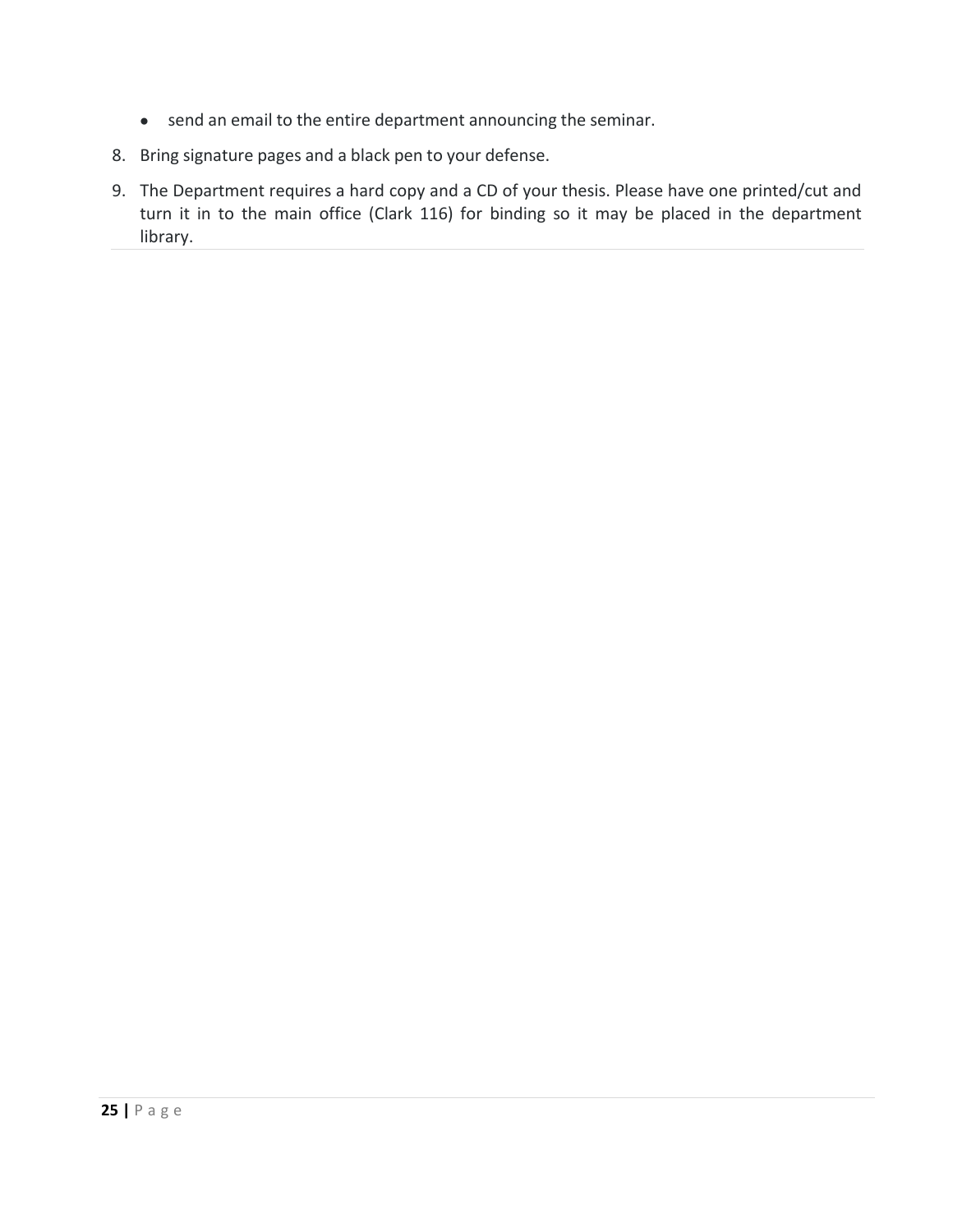# **APPENDIX**

# **EXAMPLE**

#### **GRADUATE STUDENT EVALUATION**

**Please attach the student's cv listing awards and scholarships, publications, and student service contributions.**

| To be filled out by student |  |
|-----------------------------|--|
|-----------------------------|--|

| Name                                  | <b>Evaluation Date</b>   |  |
|---------------------------------------|--------------------------|--|
| Cumulative Graduate GPA               | Expected graduation date |  |
| Date enrolled                         | Date Program filed       |  |
| Advisor                               |                          |  |
| Committee names                       |                          |  |
|                                       |                          |  |
| Dates the committee met               |                          |  |
| Title or subject of thesis<br>project |                          |  |
|                                       |                          |  |

**List teaching experience.** Include course number, semester, and responsibility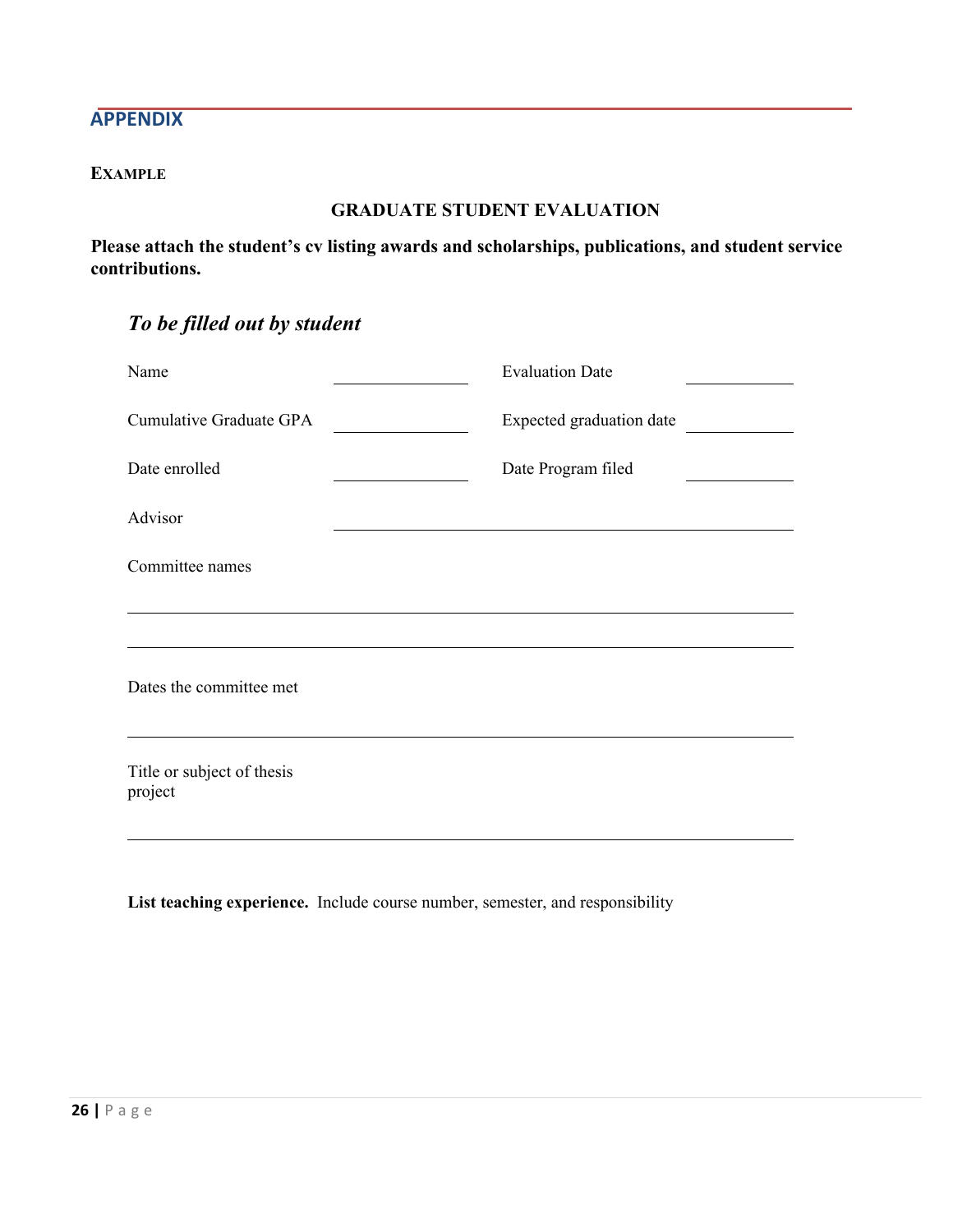# **To be filled out by advisor**

# **Animal Science Masters Student Competencies**

Please identify the student's performance level on the scalar below taking into account **their stage** in graduate work.

**Advanced knowledge of area of emphasis:** Thorough knowledge of area of emphasis as reflected by academic performance, ability to cite relevant scientific literature, and ability to integrate information from different sources.

| Poor | Adequate and | Exceptional |
|------|--------------|-------------|
|      | acceptable   |             |
|      |              |             |

**Competency in collection, analysis, and reporting of data in their area of emphasis:** Ability to organize and collect data accurately and precisely, analyze collected information statistically, and summarize important information in oral and written form.

| .                         |   |             |             |
|---------------------------|---|-------------|-------------|
|                           | - |             |             |
| $\mathbf{p}_{\text{oor}}$ |   | Average and | Exceptional |
|                           |   | acceptable  |             |

# **An appreciation of the scientific method and ethical practice in data collection, analysis, and**

**reporting:** Understanding of the scientific method and the importance of ethical practices in data collection, analysis and reporting.

| Poor | Average and | Excellent<br>- |
|------|-------------|----------------|
|      | acceptable  |                |

**Professional conduct.** Student conducts himself/herself in a professional manner in interactions with others. Student is respectful of others.

|      | ∸ |              |               |
|------|---|--------------|---------------|
| Poor |   | Professional | Professional  |
|      |   | in most      | manner in all |
|      |   | situations   | situations    |

**Competency in oral communication:** Student can communicate ideas, concepts, research findings, and questions using appropriate vocabulary and scientific presentation skills.

|            | - |                 |                             |
|------------|---|-----------------|-----------------------------|
| Difficulty |   | Average ability | Exceptional<br>.<br>ability |

**Competency in scholarly writing:** Student can write and depict scientific data, in a clear, organized, accurate fashion. Extensive editing of grammar, spelling, sentence structure, and organization should not be needed.

| Student has difficulty | Average ability | Student displays    |
|------------------------|-----------------|---------------------|
| writing coherently     |                 | exceptional writing |
|                        |                 | abilities.          |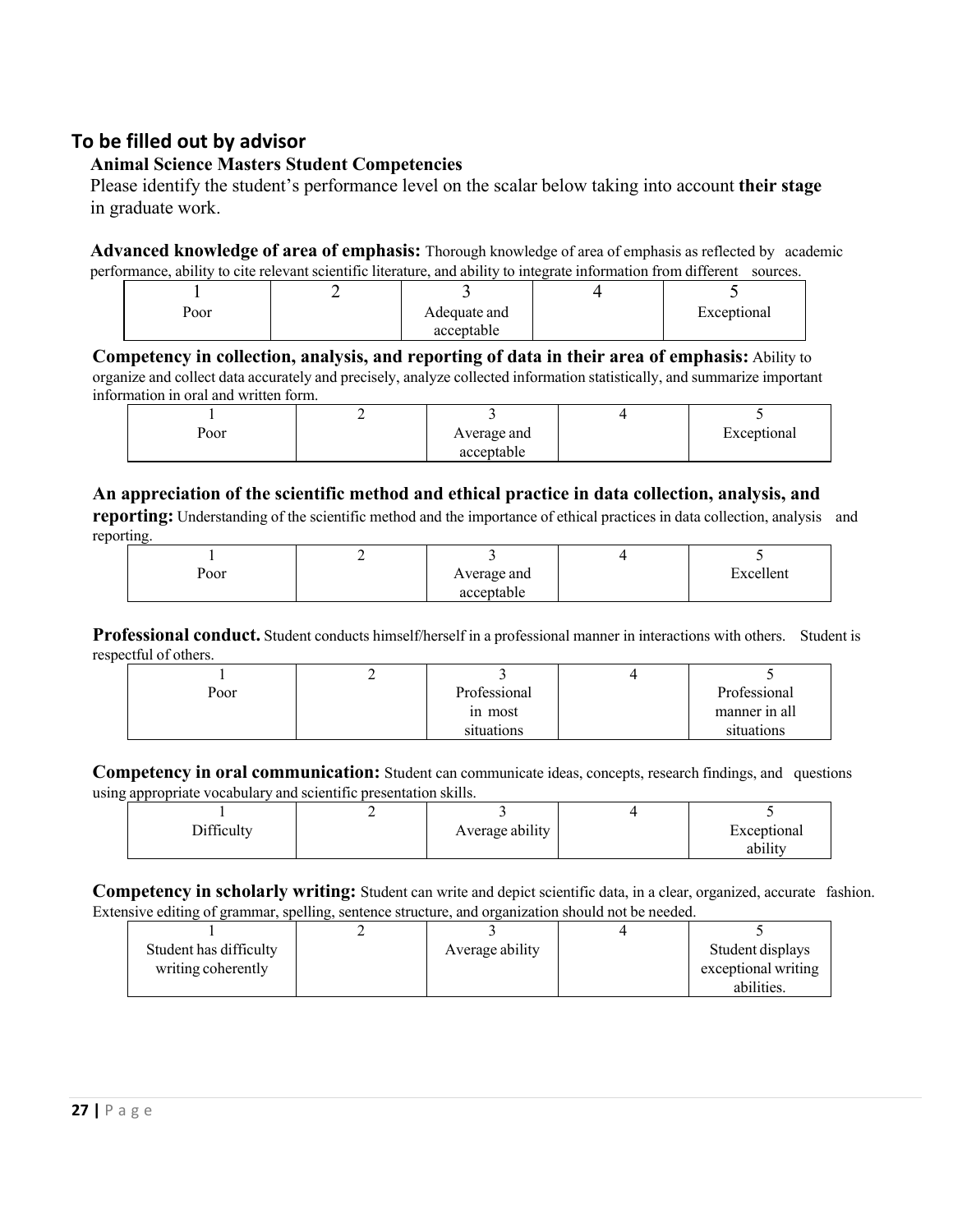**Comments on competencies** 

#### **Comment on improvement since last evaluation**

# **RECOMMENDATIONS**

- **1.** Probable success in completing degree requirements.
- 2. Continue enrollment Discontinue enrollment
- **3.** Probable success as a Ph.D. candidate.

#### **SIGNATURES**

| Committee Chair | Agree | Disagree Comments by Committee |
|-----------------|-------|--------------------------------|
|                 |       |                                |
|                 |       |                                |
|                 |       |                                |

**TO BE SIGNED BY STUDENT:** Signature only indicates you have read this evaluation. You may attach your own comments.

This evaluation has been discussed with me.  $\overline{\text{Name}}$ 

Date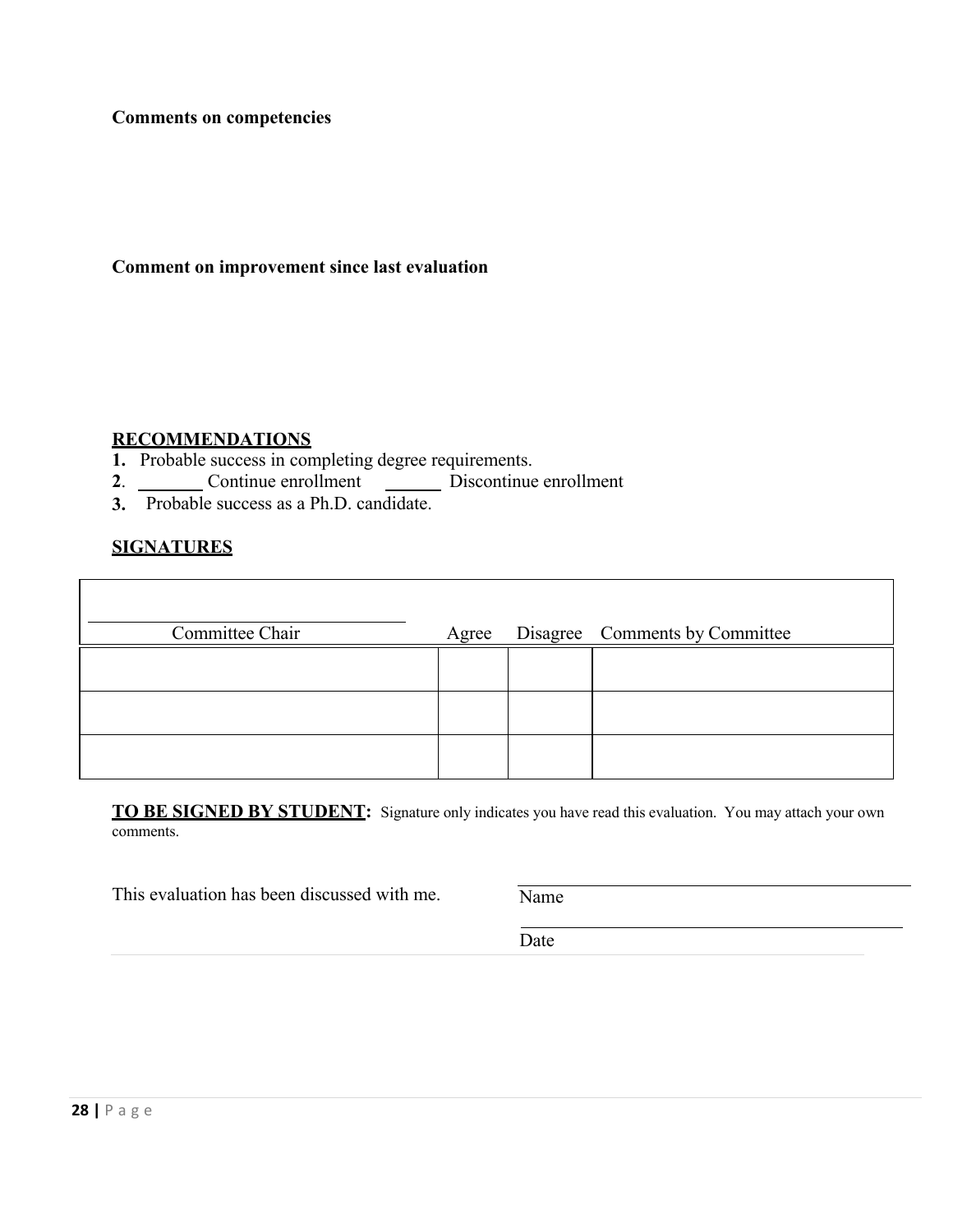# **Animal Sciences Computing Policy**

# COMPUTER & NETWORK USE POLICY

(Visit https://policies.wsu.edu/prf/index/manuals/ to view all WSU policies.)

Please read the following excerpt from WSU's Electronic Publishing Policy and **sign your name** to indicate you have been informed of this policy. The Department of Animal Sciences reserves the right to deny access to anyone violating the terms of this agreement.

#### **APPROPRIATE USE**

WSU's computer resources, information technologies, and networks may be used for legitimate WSU purposes only. Thus, appropriate use of WSU's computer resources, information technologies, and networks includes:

**Students:** All appropriate use by students related to completion of WSU class assignments or their education at WSU; and

**Employees:** All appropriate use by faculty, administrators, and staff directly related to instruction, research, and scholarly, professional, and administrative endeavors on behalf of WSU or within the scope of WSU employment. Students while working in their WSU employment capacities will be governed by policies for employees.

#### **INAPPROPRIATE USE**

WSU computer resources, information technologies, and networks shall **NOT** be used for:

- Utilizing network bandwidth to download files (movies, music, etc.) unrelated to any WSU or student educational purpose;
- Supporting, establishing, or conducting any private business operation or commercial activity;
- Attempting to gain unauthorized access to any portion of the system or using WSU computer resources, information technologies, and networks as a staging area to attempt to gain unauthorized access to any other system or account;
- Violating WSU's policy of prohibiting discrimination against individuals on the basis of race, sex (including sexual harassment), religion, age, color, creed, national or ethnic origin, physical, mental, or sensory disability, marital status, sexual orientation, and status as a Vietnam‐era or disabled Veteran;
- Intentionally disseminating, accessing, or providing a hyperlink to obscenity, as that term is defined by the law, unless such activities are directly related to an employee's legitimate research or scholarship purpose or to a student's completion of an academic requirement;
- Sending unsolicited electronic mail (e.g., "spam") in violation of Washington law or in quantities that interfere with WSU's or another's server. Senders who anticipate sending large numbers of unsolicited electronic mail messages at one time are responsible for consulting with the appropriate server administrator prior to determine whether or not the sending of the mail is likely to cause a malfunction in a server;